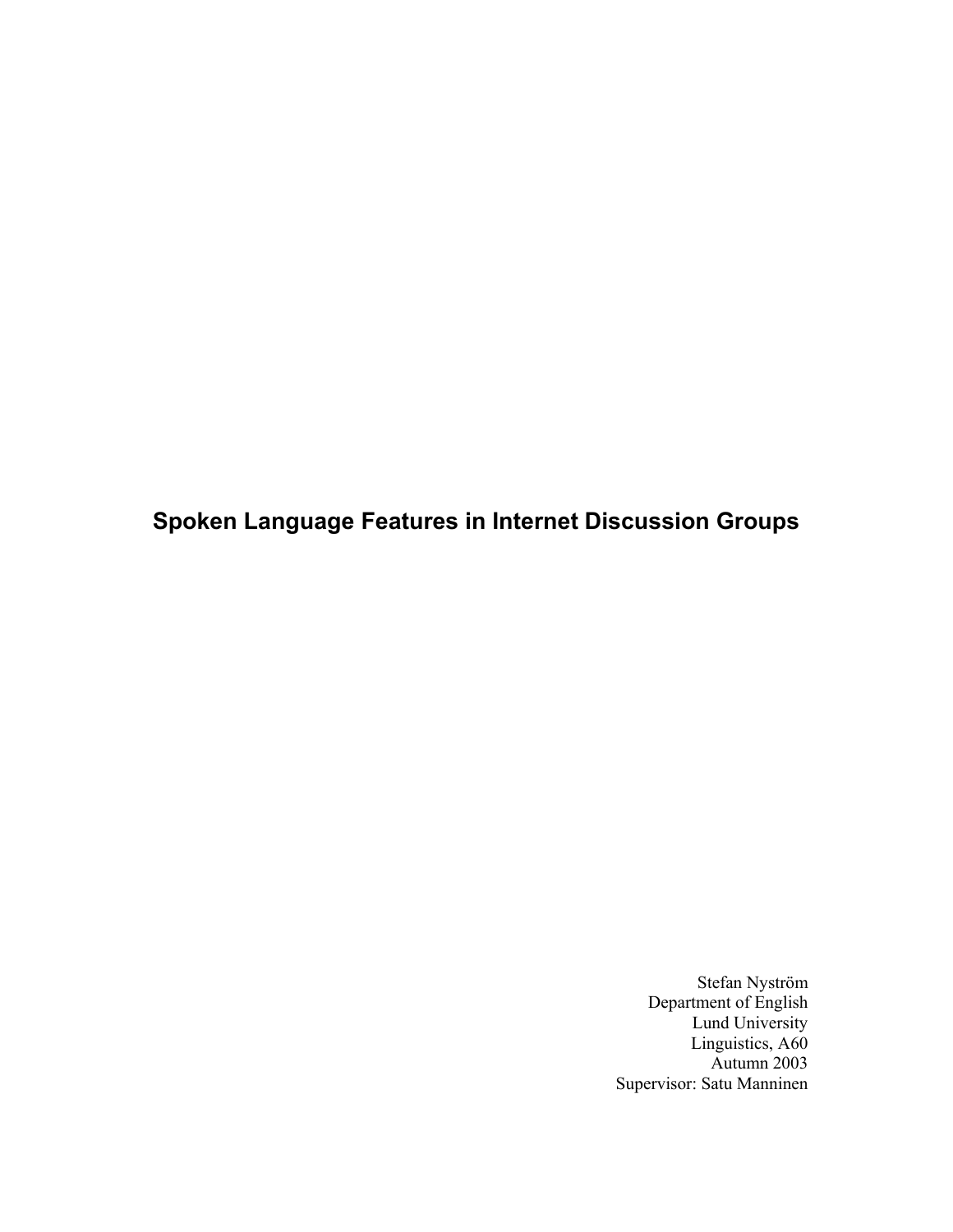# **Table of Contents**

| $\mathbf{1}$            |     |  |
|-------------------------|-----|--|
| $\overline{2}$          |     |  |
|                         | 2.1 |  |
|                         | 2.2 |  |
|                         | 2.3 |  |
|                         | 2.4 |  |
|                         | 2.5 |  |
| 3                       |     |  |
| $\overline{\mathbf{4}}$ |     |  |
|                         | 4.1 |  |
|                         | 4.2 |  |
|                         | 4.3 |  |
|                         | 4.4 |  |
|                         | 4.5 |  |
| 5                       |     |  |
| 6                       |     |  |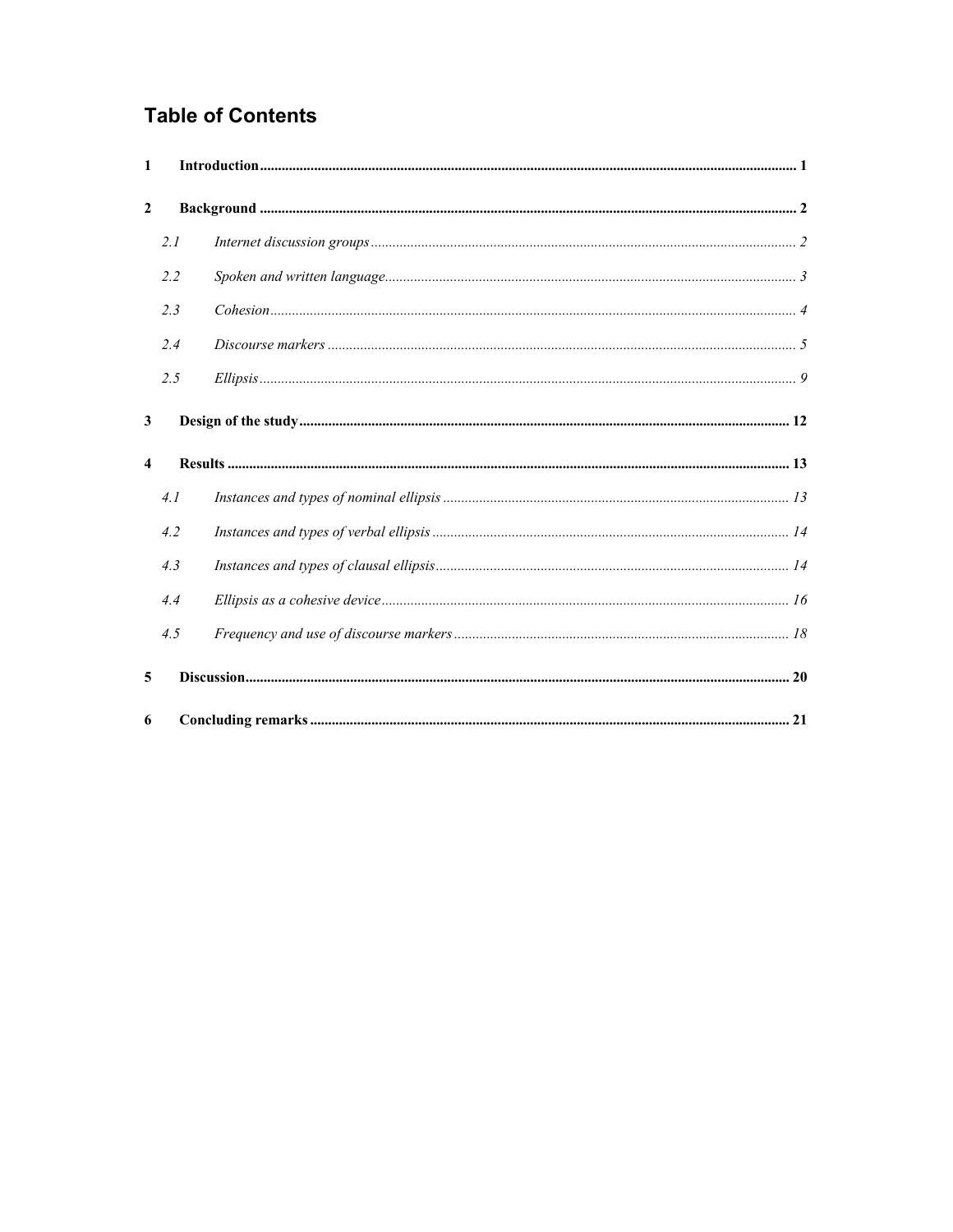#### **1 Introduction**

Discourse on the Internet takes place in a medium that lies on the borderline between the written and the spoken word. Even though texts are undoubtedly written down, terms such as *chat*, *talk* and *speak* are commonly used to describe the exchange of messages. This duality indicates that there is room for research in order to establish a clearer picture of the nature of the language used in Internet discussion groups.

Several authors have discussed the differences between spoken and written English, but in many cases they have focused on contrasting the different situations that speech and writing are produced in (Hughes, 1996), or features such as lexical density (Halliday, 1985). Crystal (2001) takes the same approach when he discusses Internet texts, and in his summary of differences between speech and writing, he focuses on vocabulary, context and stylistic choices. Based on this, he comes to the conclusion that what he calls Netspeak is closer to writing than to speech (Crystal, 2001:47). Nevertheless, when participating in a chat, or viewing logs from a chat session, the resulting text does seem quite far removed from writing – more so than text from, for instance, a news group<sup>1</sup>.

This paper looks at Netspeak from a somewhat different viewpoint. By studying certain features that can be considered characteristic of spoken English, a chat group and a news group are examined to see whether there is a difference regarding the occurrence of features typical of spoken English, and if so, what these differences are. The presumption is that the chat group will contain more features typical of spoken English.

To answer the questions, the paper first discusses the characteristics of Internet texts in section 2.1 and what features may be considered typical of spoken English in section 2.2. In sections 2.3 to 2.5 these features – ellipsis and discourse markers – are described, and so is their contribution to cohesion in the texts.

The theory and classification of discourse markers are primarily based on the definitions and categories from Fraser (1999), with certain additions to address variants encountered in chat groups as suggested by Bergman (2003). The description and classification of ellipsis follows that described by Halliday & Hasan (1976), as does most of the theory of cohesion. The result of the research is presented in section 4, discussed in section 5 and summarized in section 6.

 $\overline{a}$ 

<sup>&</sup>lt;sup>1</sup> The concepts of chat and news groups are explained in section 2.1.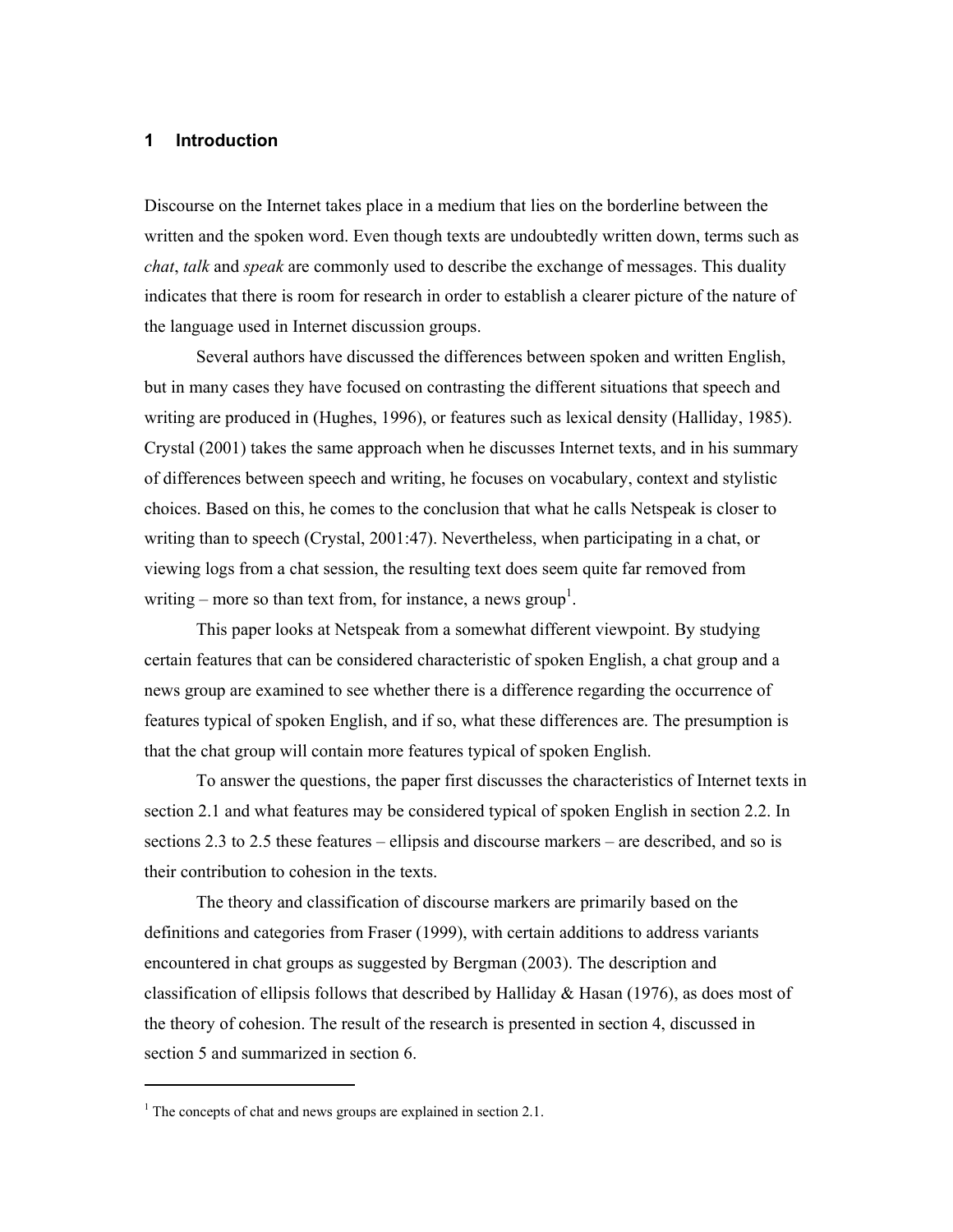## **2 Background**

## *2.1 Internet discussion groups*

While public discussion forums on the Internet exist in a wide variety, the basic principle behind almost all varieties is the same. Messages are sent to a central computer, or *server*, which is then responsible for distributing the message to those who have signified an interest in receiving it. The user who participates in a synchronous chat, or real-time chat, sees the messages on the computer screen almost immediately after they are sent and can respond or see responses from other participants continuously. In an asynchronous, or postponed-time chat, the messages are stored for later retrieval on a central computer and can be viewed on demand. Both real-time and postponed-time chats are usually divided into rooms or *chat groups* based on the intended topic for discussion. In a real-time chat you select the room or chat group you are interested in and 'enter' it in order to start receiving messages. In a postponed-type chat the same type selection is made, but the terminology is different. An important characteristic to note is that these discussions take place between several people at once, and so might be likened to a discussion at a table or in a crowded room rather than a face-to-face conversation (Crystal 2001).

One particular form of postponed-time chat is the Usenet, a loosely connected set of servers that carry discussion groups on a multitude of topics. These topics are organized into a hierarchy of *news groups*, each catering to a specific interest or subject. The time between when a message is sent and when it is received can range from minutes to hours, depending on where in the world the sender and recipient are located. This has an effect on the pace of discussions, and also on the length of the messages that are sent. Crystal (2001:144ff) cites statistics that average messages lengths range from 3.5 to 8 lines in different postponed-time chats.

Real-time chats, on the other hand, typically have much shorter messages. Crystal (2001:156) reports an average of 4.23 words per message. The time from when a message is sent and it is received ranges from fractions of a second to several seconds. Crystal (2001:31) notes that there seems to be a practical limit to what participants can tolerate at about five seconds. Whatever their cause, such as busy network connections, slow servers or problems on the client equipment, these delays are referred to as *lag*. Crystal states: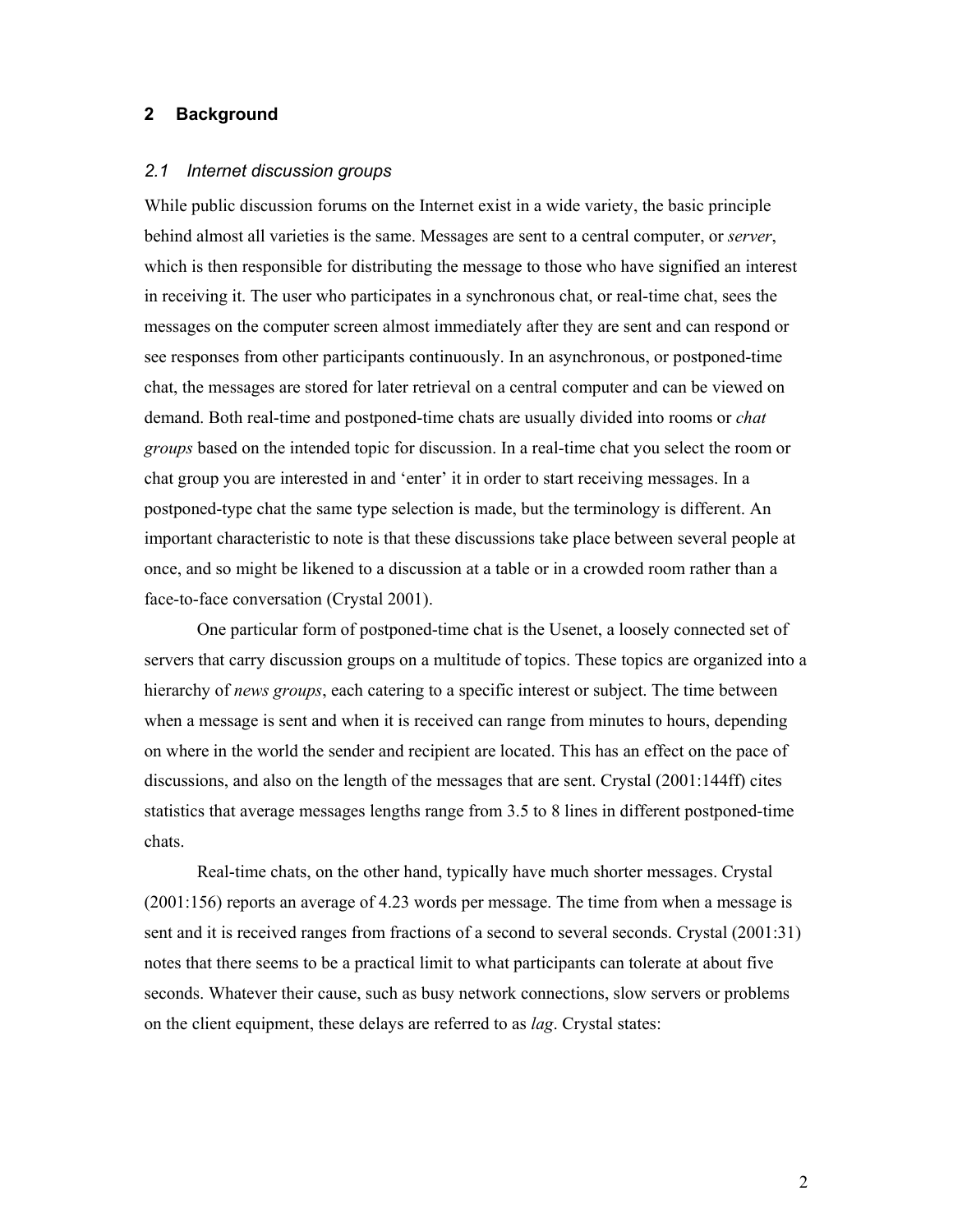The widespread experience of lag, and the knowledge of its causes, must be one of the factors which influence the overall length of chat group messages. People are under pressure to keep their messages short, over and above the natural tendency to save time and effort while sending (Crystal, 2001:156).

This lag is different for different participants, and varies unpredictably. Coupled with the short sentences and the large number of participants in a chat group, this is the cause of perhaps the most typical feature of real-time chats: *participant overlap*. If the messages are at all possible to separate into different parallel conversations or *threads*, these threads will be mixed to a degree that is very confusing to the casual observer (Crystal 2001:157).

#### *2.2 Spoken and written language*

The most obvious difference between speech and writing is their different physical forms: speech uses waves of sound pressure travelling through the air, and writing prototypically uses markings on some surface. From a linguistic point of view, many of the differences arise out of the varying conditions in which they are created. Unlike writing, speech is essentially produced in a linear fashion through time. This means that much of the careful choosing of words and phrasing that goes on when we write texts is impossible, since you cannot go back and change a word once you have uttered it. Rather, when speaking we continually refine what we have just said by adding qualifiers or simply saying what we meant instead (Hughes, 1996). The need to think and talk at the same time means that speech contains more comments, looser constructions and vagueness than written language (Crystal 2003). In addition to this, the speaker is usually involved in direct interaction and thus needs to consider the continuous negotiation of subject and turn taking.

When listing differences between speech and writing many previous researchers have focused on properties outside the text. Crystal (2003:291ff) mentions facial expression and gestures, the social functions of speech, prosody and the context in which it is produced. Hughes (1996:33) is somewhat more concrete and notes that speech has a lower lexical density than writing, that it contains repetition and echoing and that it is characterised by "reformulation and refinement, sometimes by cooperation between speakers".

The problem with these approaches is that they are vague, and do not easily lend themselves to measurements. Therefore it is difficult to base a quantitative study on such criteria.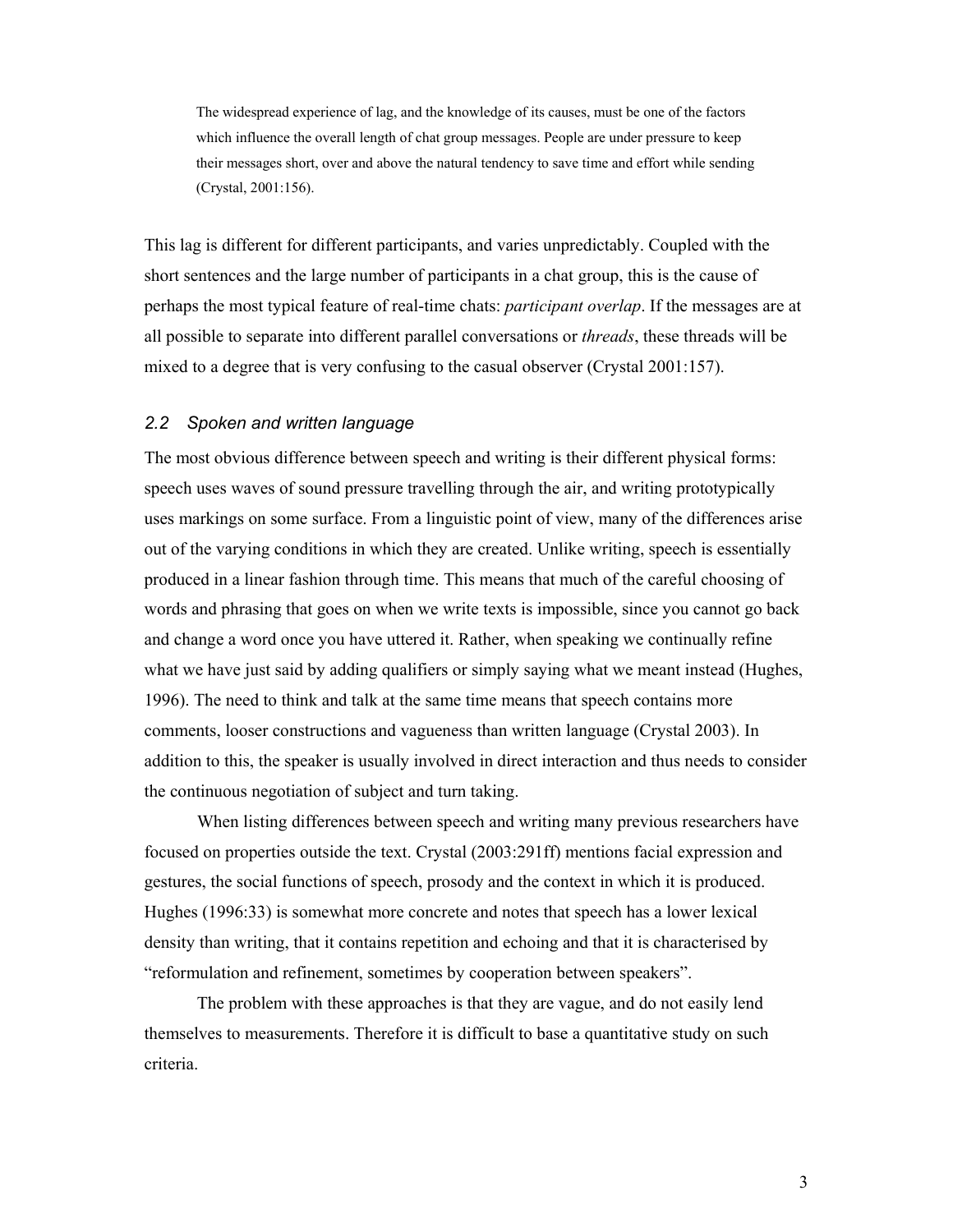This paper needs a quantitative way to measure how close a text is to speech, and for this countable features need to be found. Carter and McCarthy (1997) mention *discourse*  markers and situational *ellipsis* as examples of features that are more frequent in spoken English. Using the occurrence of ellipsis as a characteristic of spoken English is supported by McCarthy (1998:76) who points to his studies of the million-word CANCODE corpus, and Hughes (1996:33) who agrees that "speech has a tendency toward ellipsis". Schourup (1999:234) confirms the association between discourse markers and spoken English noting that one of the characteristic features of discourse markers is orality.

#### *2.3 Cohesion*

One common property of both discourse markers and ellipsis is that both features usually contribute to *cohesion*, the semantic relation whereby different clauses and sentences are joined together to form a text. The simplest way to define cohesion is that it "occurs when the interpretation of some element in the discourse is dependent on that of another" (Halliday  $\&$ Hasan, 1976:4). The basic element of cohesion is a *tie*. This is a simple cohesive relation between two elements, such as in this example:

(1) Wash and cook six cooking apples. Put the apples into a fireproof dish.

(example from Halliday & Hasan, 1976:3).

In this case, the term *the apples* in the second sentence forms a cohesive relation with *apples* in the first by repetition. The tie refers to an earlier item, and is thus called an *anaphoric* tie. A tie that refers to an element that comes later in the text is called *cataphoric*. For completeness, there is a form of relationship that refers to elements outside the text that is called *exophoric*. This relationship is not cohesive, but is useful when discussing ties.

 There are several ways to create a cohesive relation. According to Collins & Hollo (2000:163ff), methods include *lexical cohesion*, *grammatical cohesion* and *generic signposts*. Lexical cohesion uses forms of repetition to create ties. This can be poetic forms of repetition such as alliteration, synonyms or collocation (fixed phrases such as *it's raining cats and dogs*), or it can be repetition of simple nouns or proper names. The latter is illustrated in this example: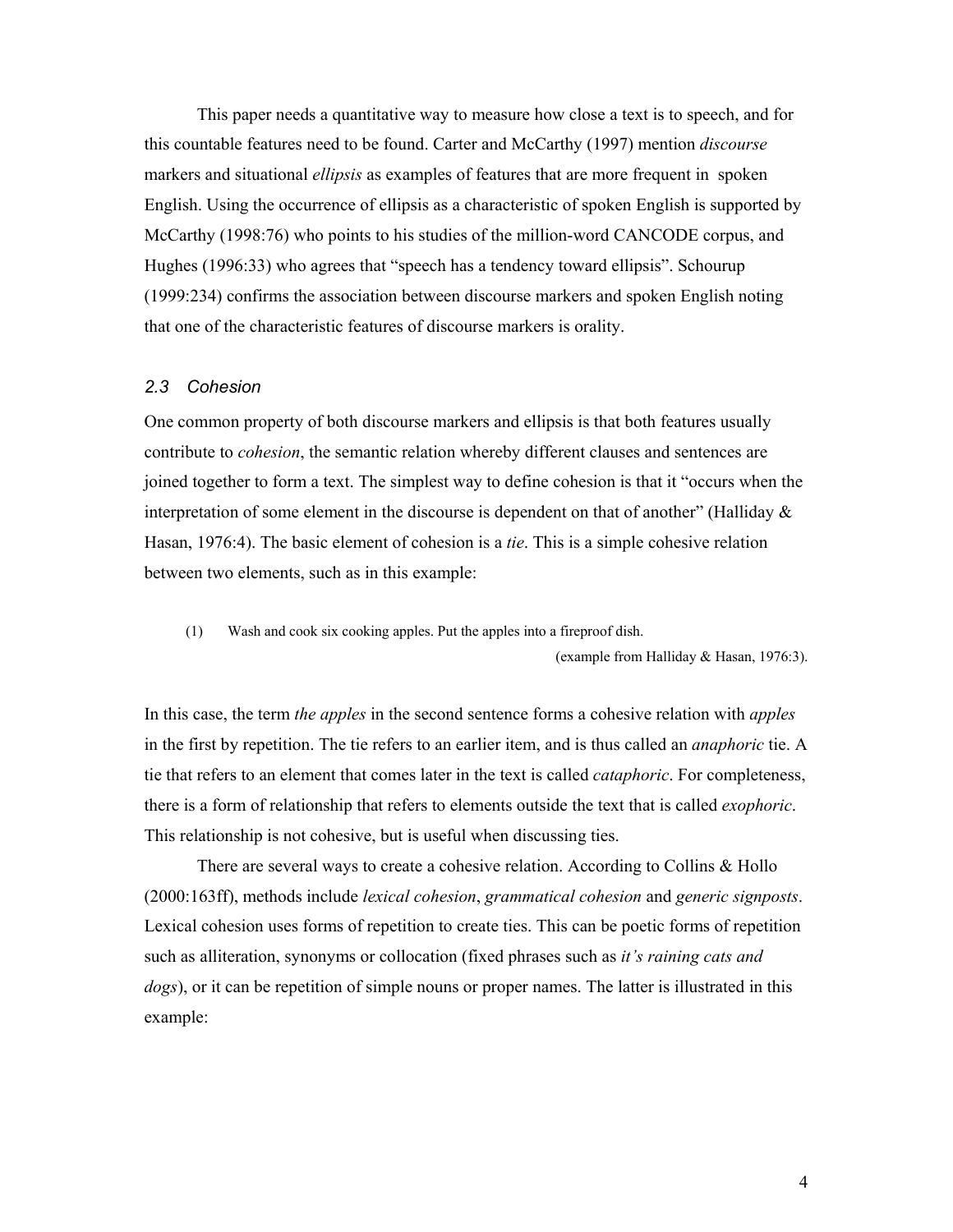(2) Henry presented her with his own portrait. She had always wanted a portrait of Henry.

(example from Halliday & Hasan, 1976:284)

Here, both the common noun *portrait* and the proper name *Henry* are repeated, creating two ties.

Grammatical cohesion may be achieved through the use of proforms – grammatical items which may be either co-referential or substitutions – or by ellipsis. If the reference is to the same item as in the co-text, the link is said to be co-reference, in substitution the proform refers to a similar but different entity. If the linkage is by ellipsis, all mention of the original item is omitted the second time (Collins & Hollo, 2000). To illustrate:

| $(3)$ Q: |            |                | Would you mind getting me a copy too?        |
|----------|------------|----------------|----------------------------------------------|
|          | A $\vdots$ |                | Sure, I'd love to. ellipsis: get you a copy  |
|          | A2:        | Of course not. | substitution: $not = I$ wouldn't mind        |
|          |            |                | (adapted from Collins & Hollo, $2000:168$ ). |

When encountering ellipsis, the information that is missing must somehow be supplied from the surrounding co-text. It is quite possible to have ellipsis that presupposes items in the same sentence, but only when the presupposed item lies outside of the sentence does this create a cohesive tie (Halliday & Hasan, 1976:146). Ellipsis is discussed in more detail in section 2.5.

 Generic signposts are other features of the text or dialogue that indicate that elements belong together. In the case of writing this can be chapters, paragraphs and other visual cues. In the case of spoken dialogue, this can be adjacency pairs or discourse particles (Collins  $\&$ Hollo, 2000:165). Discourse particles is another name for discourse markers, which are discussed in section 2.4.

## *2.4 Discourse markers*

Discourse markers are words or expressions that relate two segments of discourse; one "lying in the segment they introduce, the other lying in the prior discourse" (Fraser 1999:938). They can be single words such as *well* and *however*, or they can be short expressions like *back to my original point* or *in any case*. Discourse markers serve several functions, including turntaking, introducing new topics and referring backwards and forwards in the discourse (Aijmer 1996:203). The following examples illustrate the concept of discourse markers, with the discourse markers set in bold type: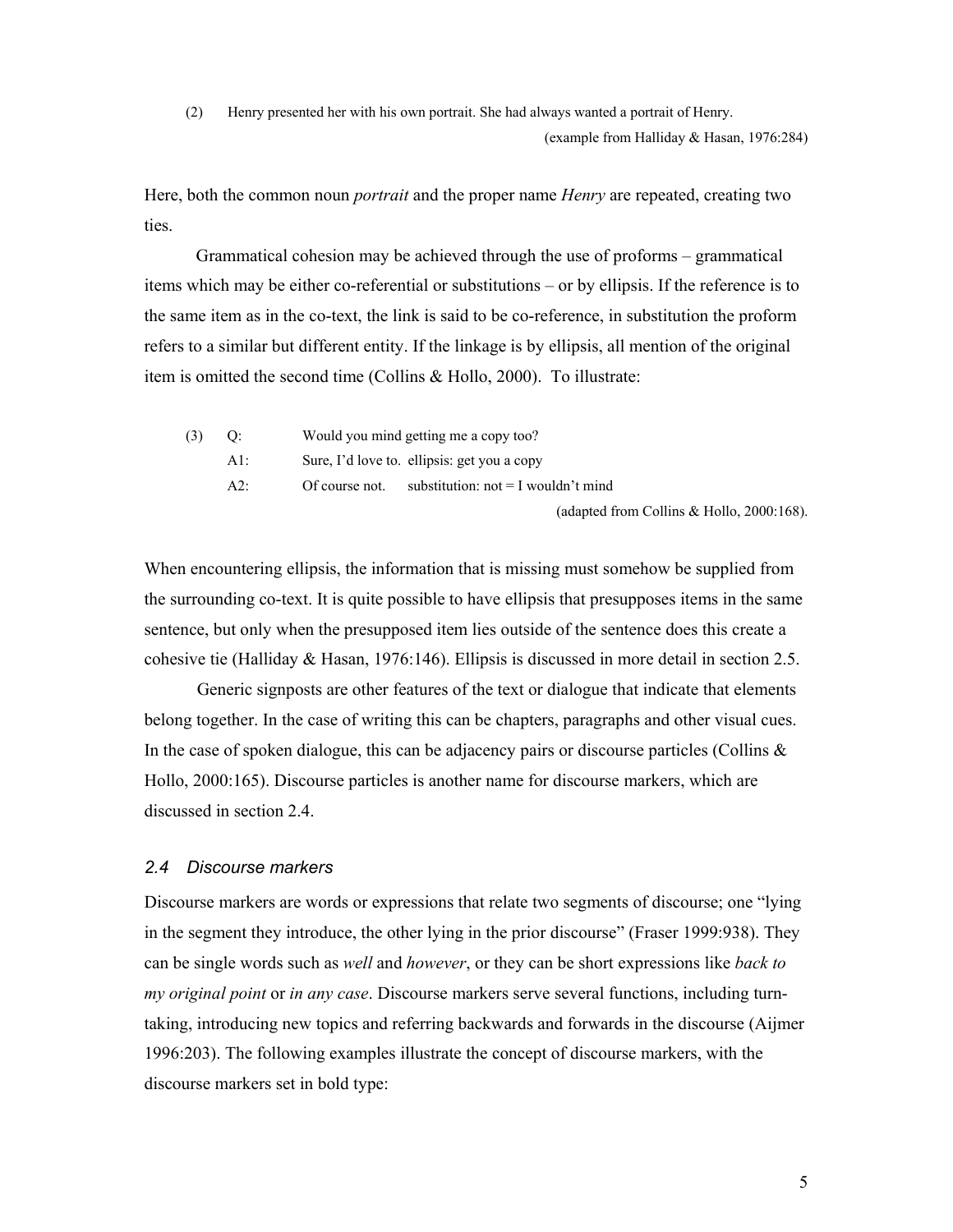- (4) I want to go to the movies tonight. **After all**, it's my birthday.
- (5) A: Harry is quite tall. B: **In contrast**, George is quite short. (example from Fraser 1999:944)

Fraser (1999) uses the notation S1 and S2 to indicate the two segments, and states that the expected form to see is that of the examples,  $\leq$  S1. DM + S2.  $\geq$  (Fraser 1999:938). S1 indicates the segment in the prior discourse, and S2 indicates the segment introduced by the discourse marker.

The fact that discourse markers relate two different segments of discourse is the basis for the first criteria for deciding what is a discourse marker: *connectivity*. In example 5, the discourse marker *in contrast* establishes a relation between the segments S1 and S2. Example 6, however has no segment S1, and the corresponding form would be  $*$  <DM + S2>. This means that 'frankly' only signals an attitude toward the following segment and it is consequently not a discourse marker but a commentary marker (Fraser 1996:180).

(6) Frankly, I don't really care. (example from Fraser 1990:390)

 Another criterion is that a discourse marker does not change the propositional meaning of the segments it relates (Fraser 1990:390), something that Schourup (1999:232) refers to as *non-truth-conditionality.* In both example 4 and 5, the segments have precisely the same meaning without the discourse marker. It can, however, guide the interpretation of the segments (Fraser 1999). In example 5, the discourse marker shows that the two segments are intended to illustrate a contrast. The final condition that a discourse marker should satisfy is *optionality*. If the discourse marker is removed, the sentences must still be grammatically correct. This can also be seen in examples 4 and 5.

Except for these three conditions that are considered necessary there are others that usually apply but are not universally considered necessary (Schourup 1999:232). One of these is *initiality*. A discourse marker normally occurs in the initial position in the segment it introduces. Another is *orality*. Discourse markers occur both in written and spoken English, and many of the discourse markers listed below (*moreover, consequently, in contrast)* seem to be linked to writing because they indicate a high level of utterance planning. Nevertheless the association to a particular channel is rarely strict, and while not all discourse markers are exclusively associated with speech, Schourup (1999:234) notes that "most forms claimed to be discourse markers occur primarily in speech".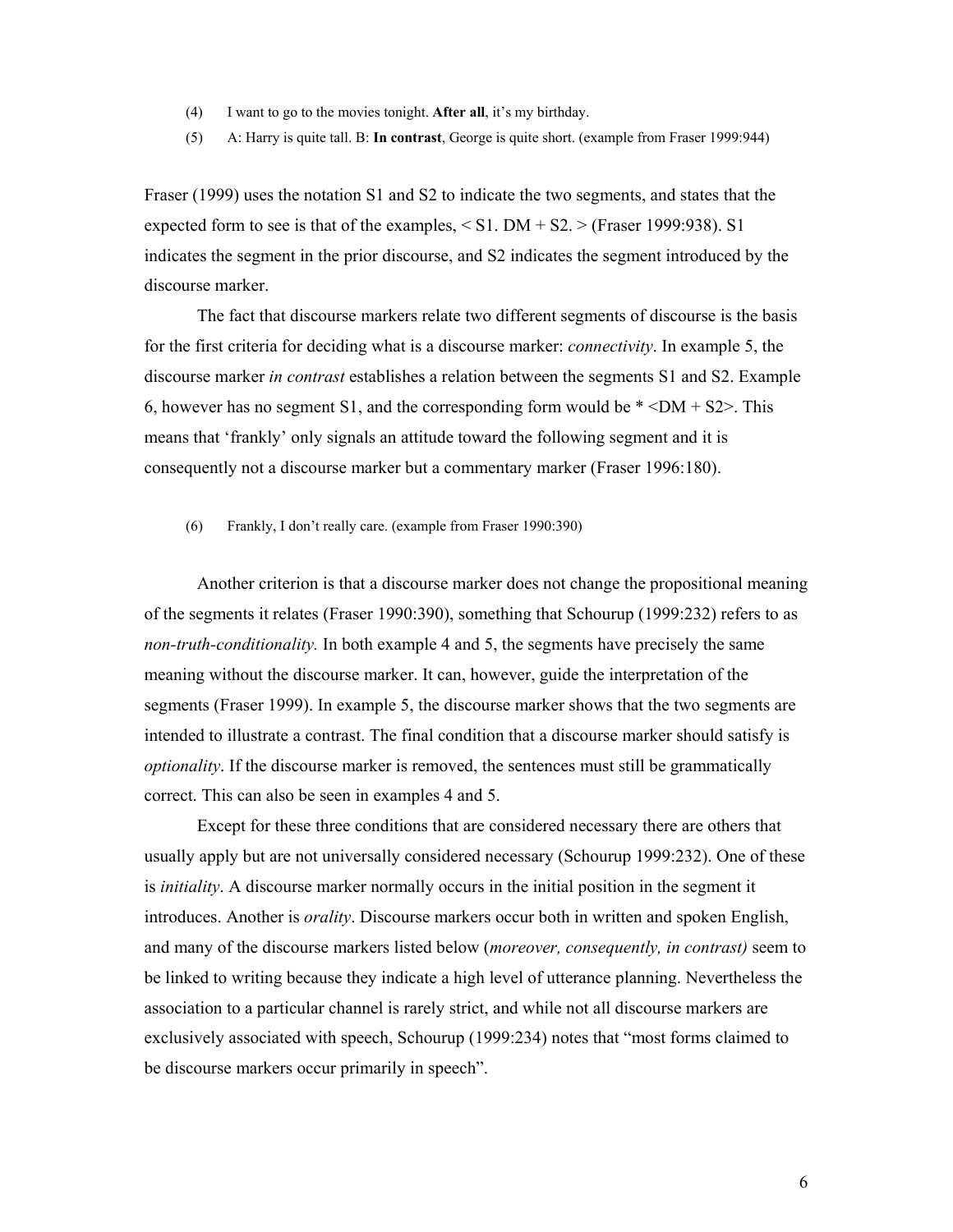One problematic area is that there is disagreement concerning which words and expressions actually are discourse markers. Schiffrin (1987) includes *and*, *but*, *or*, *so*, *because*, *now*, *then*, *y'know* and *I mean*. Fraser (1990) considers *oh* to be an interjection, and discards it together with *y'know* and *I mean* because they lack connectivity; they do not relate the following segment to an earlier segment. On the other hand, Bergman (2003) analyses chat room data and based on Fraser's definitions adds the contrastive discourse marker *even though*, the implicative marker *since* and two new categories: markers of information that contain *y'know*, *oh* and *then*, and markers of agreement that contain *OK*. Redeker (1990) includes time adverbials such as *after that*, and *all this time*. This paper chooses to follow the definitions and lists of Fraser (1999) since that is the most specific and extensive list of discourse markers provided in the surveyed literature. Bergman's (2003) extensions have been used as well, since I agree that these words function as discourse markers.

 Fraser (1999) and Bergman (2003) divide discourse markers into two classes according to function. The first class relates messages and the second class relates topics. The first class can itself be divided into subclasses, and the main subclasses are c*ontrastive markers*, *elaborative markers* and *inferential markers*. There are also other small subclasses that are not explained further.

 Contrastive markers signal that S2 is in some way a contrast to S1. This can be because it contradicts the message in S1, or that it is some sort of comparison. This is illustrated by example 7:

(7) A: Chris is a happy bachelor. B: **But** Chris is female. (Example from Fraser 1999:947)

The subclass includes the following discourse markers: *(al)though, but, contrary to …, conversely, despite (doing) this/that, however, in comparison, in contrast, in spite of (doing) this/that, instead of (doing) this/that, nevertheless, nonetheless, on the contrary, on the other hand, rather (than (doing) this/that), still, though, whereas, yet (Fraser 1999) and even though* (Bergman 2003).

 Elaborative markers signal that S2 elaborates on S1 by adding more information along the same line as S1, or by adding further arguments to support S1. This is illustrated by example 8: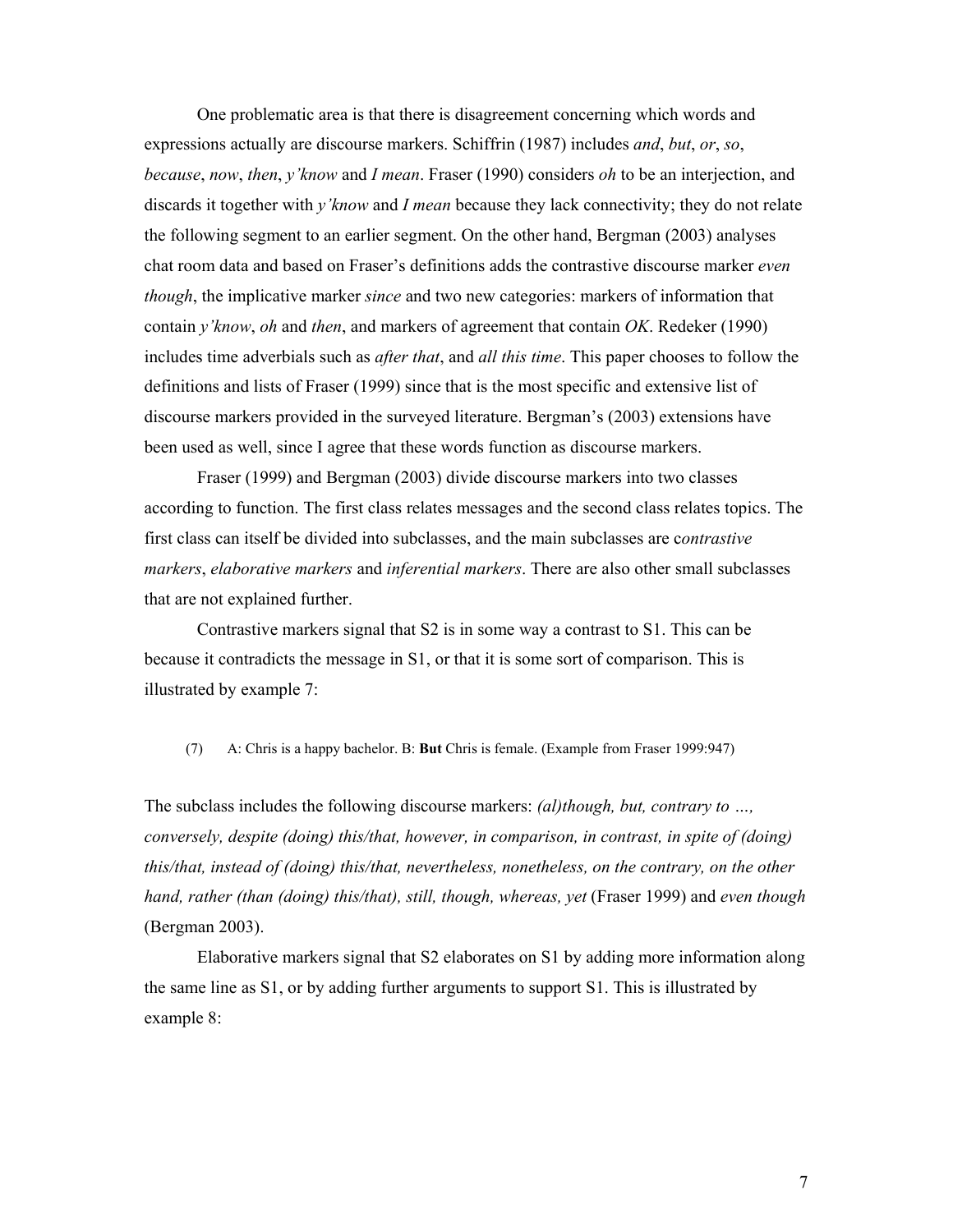(8) You should always be polite. **Above all**, you shouldn't belch at the table.

(Example from Fraser 1999:947)

This subclass includes the following discourse markers: a*bove all, also, analogously, and, besides, better yet, by the same token, correspondingly, equally, for another thing, further(more), in addition, in any event, in particular, I mean, likewise, more to the point, moreover, namely, on top of it all, or, otherwise, similarly, to cap it all off, too, well, what is more* (Fraser 1999).

 Inferential markers signal that S2 somehow follows from S1, for instance that S1 is an argument for that S2 is true. This is illustrated by example 9:

(9) The bank has been closed all day. **Thus** we couldn't make a withdrawal.

(Example from Fraser 1999:947)

This subclass includes the following discourse markers: a*ccordingly, all things considered, as a consequence/conclusion, as a result, because of this/that, consequently, hence, in any case, in this/that case, it can be concluded that, of course, on that condition, so, then, therefore, thus* (Fraser 1999) and *since* (Bergman 2003). Fraser mentions a few discourse markers that he does not label. These include a*fter all, because, for this/that reason* and *since*. Bergman (2003) groups them together with the inferential markers even though the relationship is reversed, so that S1 follows from S2, and calls the subclass *implicative* markers.

 Markers of information and markers of agreement are minor classes introduced by Bergman (2003). Markers of information signal that the speaker was "familiar with the information" in S2 (Bergman 2003:19). This subclass includes *y'know*, *oh* and *then*. Markers of agreement signal that S2 is a statement that is said in agreement with S1 (ibid). This subclass includes the discourse marker *OK*.

 The class of discourse markers that relates topics signals discourse management rather than relationships between segments (Fraser 1999:949). This is illustrated by example 10:

(10) I'm glad that is finished. **To return to my point**, I'd like to discuss your paper.

(example from Fraser 1999:949).

This class includes the following discourse markers: *back to my original point, before I forget, by the way, incidentally, just to update you, on a different note, speaking of X, that*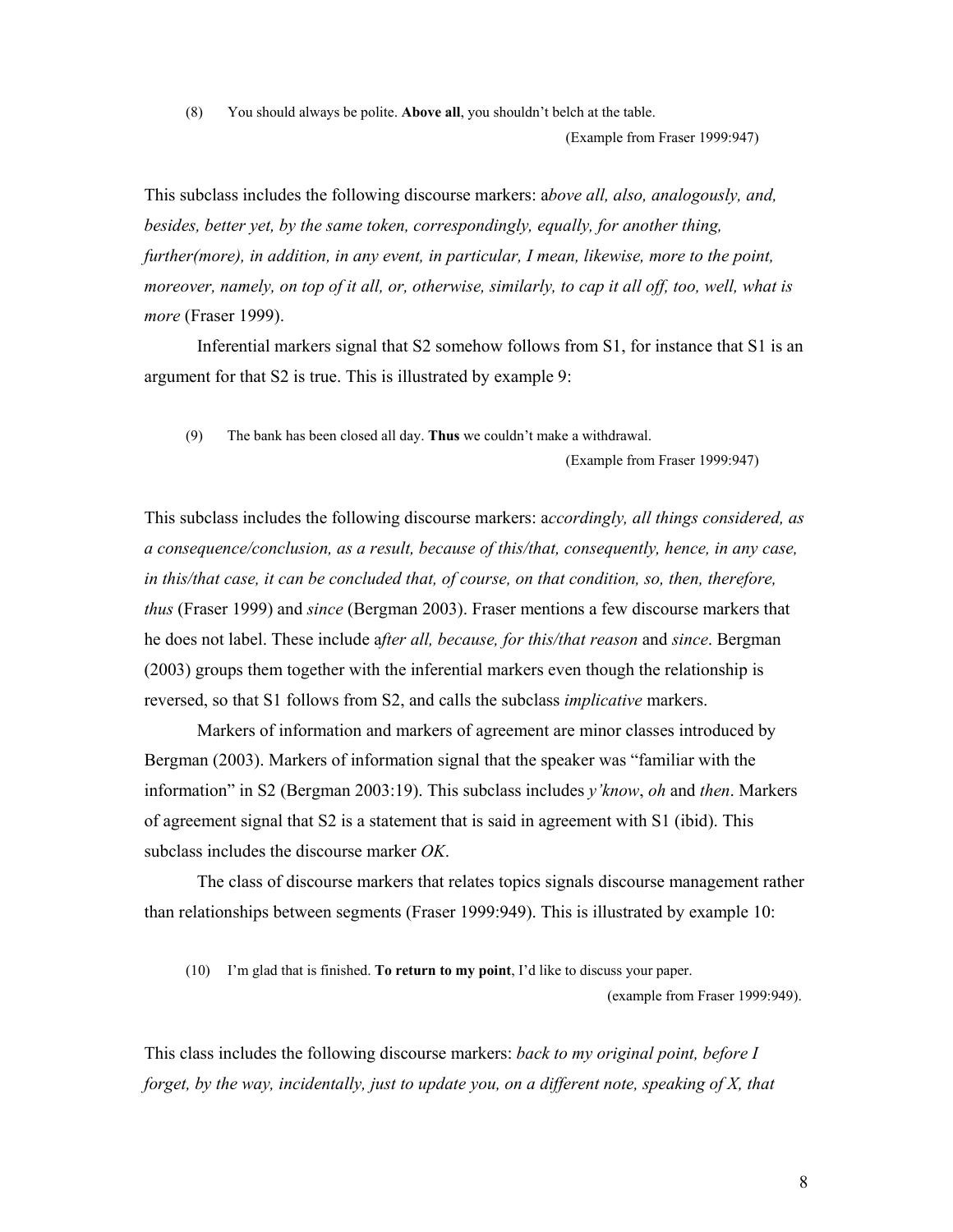*reminds me, to change to topic, to return to my point, while I think of it, with regards to* (Fraser 1999).

### *2.5 Ellipsis*

According to Collins & Hollo (2000:155) ellipsis is "the omission of various obligatory clause or phrase elements, which must be recoverable in their precise form from either the immediate context or the surrounding co-text or on the basis of our knowledge of the grammar of English." Halliday & Hasan (1976:144) define ellipsis as that which occurs when "something that is structurally necessary is left unsaid". This is illustrated in the following example:

| (11) | (i)   | Are you ready?       |                                         |
|------|-------|----------------------|-----------------------------------------|
|      | (11)  | In a minute.         |                                         |
|      | (iii) | Well, where are you? |                                         |
|      | (iv)  | Coming.              | (example from Collins & Hollo 2000:155) |

In informal dialogue, terse responses like these are common. Structurally speaking, B's responses do not constitute complete sentences and the missing information needs to be filled out by (in this case) the hearer. Clauses that require information to be supplied from a different item in the text in order to be completed are said to *presuppose* that item. Ellipsis is usually anaphoric, in that it presupposes items that have occurred earlier.

Halliday  $\&$  Hasan (1976) divide ellipsis into three types: nominal ellipsis, verbal ellipsis and clausal ellipsis. Nominal ellipsis is ellipsis within the nominal group, or noun phrase. Table 1 from Halliday  $\&$  Hasan (1976:147) illustrates the terms used in this paper for the different parts of a nominal group:

| those | l two                                                                                                | fast |  | electric trains with pantographs |
|-------|------------------------------------------------------------------------------------------------------|------|--|----------------------------------|
|       | $\vert$ deictic $\vert$ numerative $\vert$ epithet $\vert$ classifier $\vert$ head $\vert$ qualifier |      |  |                                  |

*Table 1: the nominal group* 

In nominal ellipsis, the head and one or more of the modifiers are removed, and one of the remaining modifiers takes on the role of head. This is sometimes the epithet, rarely the classifier and usually the deictic or numerative. Cohesion is created since a previous nominal group is needed to supply the information that the elliptical nominal group presupposes. This example illustrates different forms of nominal ellipsis.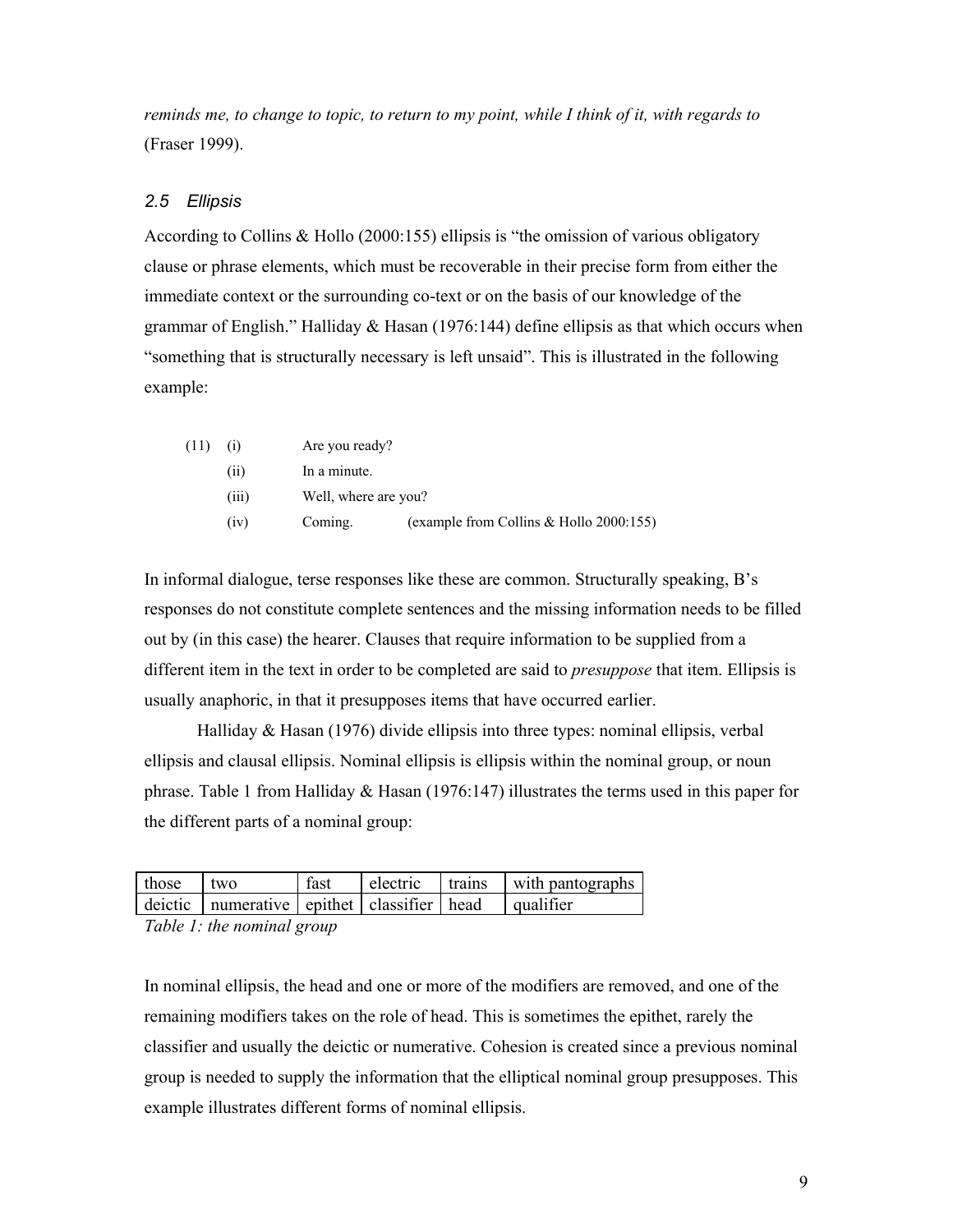- (12) Here are my two white silk scarves.
	- a) where are yours?
	- b) I used to have three.
	- c) Can you see any black?
	- d) Or would you prefer the cotton? (Halliday & Hasan, 1976:150)

In 12a) the deictic *yours* functions as head, and all other elements are presupposed. In 12b) the numerative *three* functions as head, and scarf, silk and white are presupposed. In 12c) the epithet *black* functions as head with *silk* and *scarf* presupposed (but the number and owner are not) and in 12d) the classifier *cotton* functions as head, presupposing only *scarf*. The last form is rare, since a classifier usually is a noun that would easily be interpreted as a head in its own right (Halliday & Hasan, 1976:150).

Verbal ellipsis occurs when elements from the verbal group, or verb phrase, are omitted. The general structure of a verb phrase is shown in table 2.

| have been                      | swimming |
|--------------------------------|----------|
| verbal operator   lexical verb |          |
| Table 2: the verbal group      |          |

Generally, a verbal group requires 1) a lexical item (the lexical verb) and 2) systemic selections that must be made when a verb group is used. These systemic selections include finiteness, polarity (positive or negative), voice (active or passive) and tense (past present or future) (Halliday & Hasan, 1976:167). If some of these are not represented, the verbal group is elliptical. The systemic selections do not necessarily correspond to separate words; in a sentence such as *John saw Mary through the window* the systemic selections are made, even though they are all embedded in the single word *saw*. This example illustrates verbal ellipsis:

- (13) a) Have you been swimming? Yes I have.
	- b) What have you been doing? Swimming. (example from Halliday & Hasan, 1976:167)

There are two different types of verbal ellipsis: *lexical ellipsis* and *operator ellipsis*. Any case where the lexical verb has been omitted is called lexical ellipsis, such as 13a). It is possible that other parts of the verbal group be omitted as well, but as long as the lexical verb is omitted it is called lexical ellipsis. This is often called ellipsis from the right, since the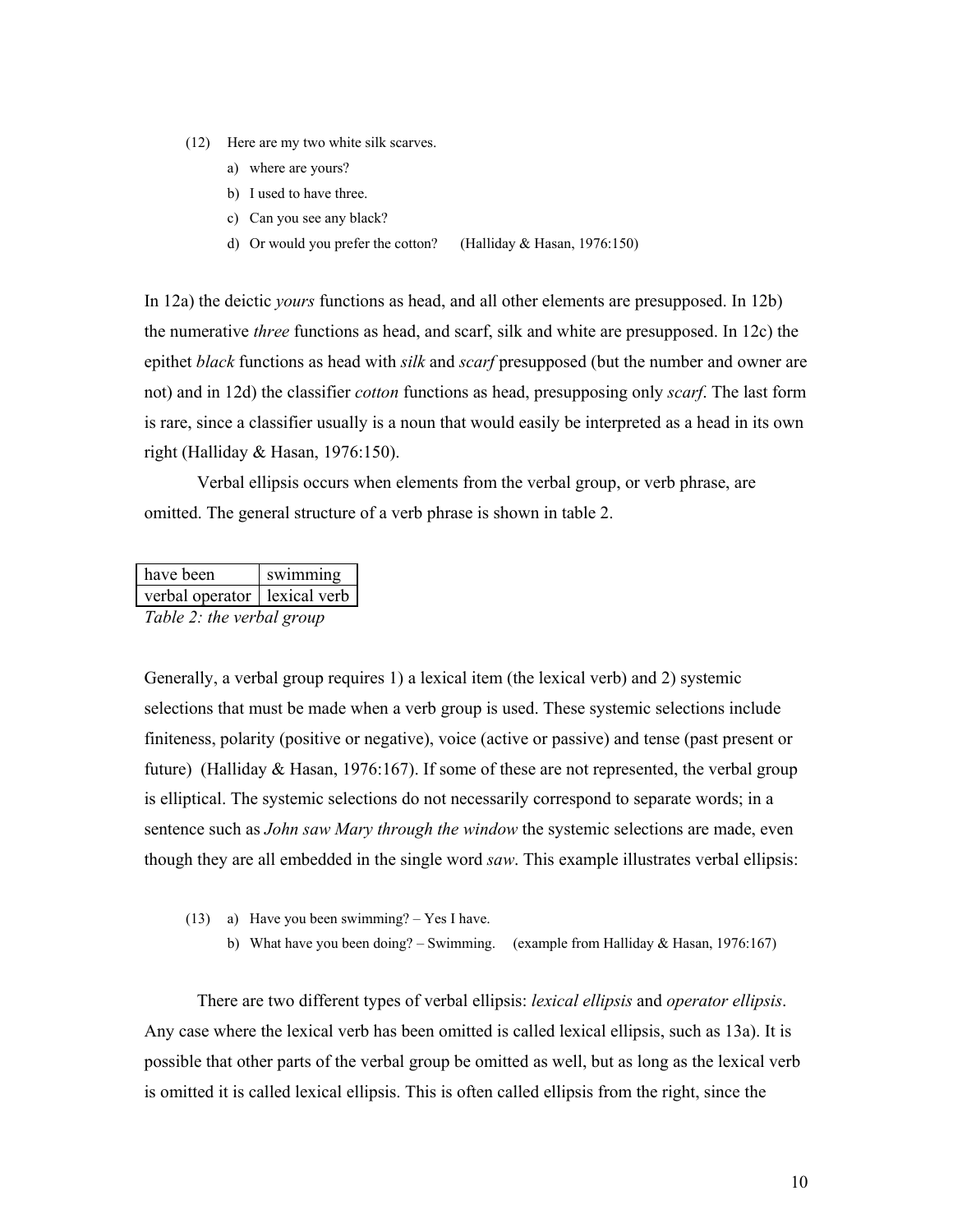lexical verb is always the rightmost word in the verbal group. The opposite, ellipsis from the left, is formally called operator ellipsis. Here the operator in question is the *verbal operator have been*, as in *have been swimming*. In 13b) the entire operator has been subjected to ellipsis. In most cases of operator ellipsis, everything is presupposed except for the lexical verb. If there is operator ellipsis, the subject of the sentence is always presupposed as well (Halliday & Hasan, 1976:167).

Clausal ellipsis covers other kinds of ellipsis that affect the structure of the clause. Depending on which part of the clause is presupposed, it can be either *modal ellipsis* or *prepositional ellipsis*. Table 3 illustrates the division of the clause as used in this paper.

| The duke was          |  | a row of poplars in the park.<br>going to plant |                                                                        |  |
|-----------------------|--|-------------------------------------------------|------------------------------------------------------------------------|--|
| Modal element         |  | Propositional element                           |                                                                        |  |
|                       |  |                                                 | Subject   Finite element   Rest of verb group   Complements & adjuncts |  |
| $\overline{m}$ ii a i |  |                                                 |                                                                        |  |

*Table 3: the clause* 

The modal element contains the subject plus the finite element of the verb group. The propositional element consists of the residue (ibid).

The typical use of propositional ellipsis is answers "where the mood and the polarity are the principal components of the message: typically, responses to statements and yes/no questions" (Halliday  $\&$  Hasan, 1976:198). This is illustrated by the following example, where the answer only contains the polar element.

(14) Q: Are you coming? A: Yes [I am coming]. (example from Halliday & Hasan, 1976:209)

The typical use of modal ellipsis is answers to questions of the form "what (did, does, etc) … do?" (Halliday & Hasan, 1976:198) as illustrated by this example that shows an answer where only the WH-element is present:

(15) Q: How much does it cost? A: Five pounds. (example from Halliday & Hasan, 1976:209)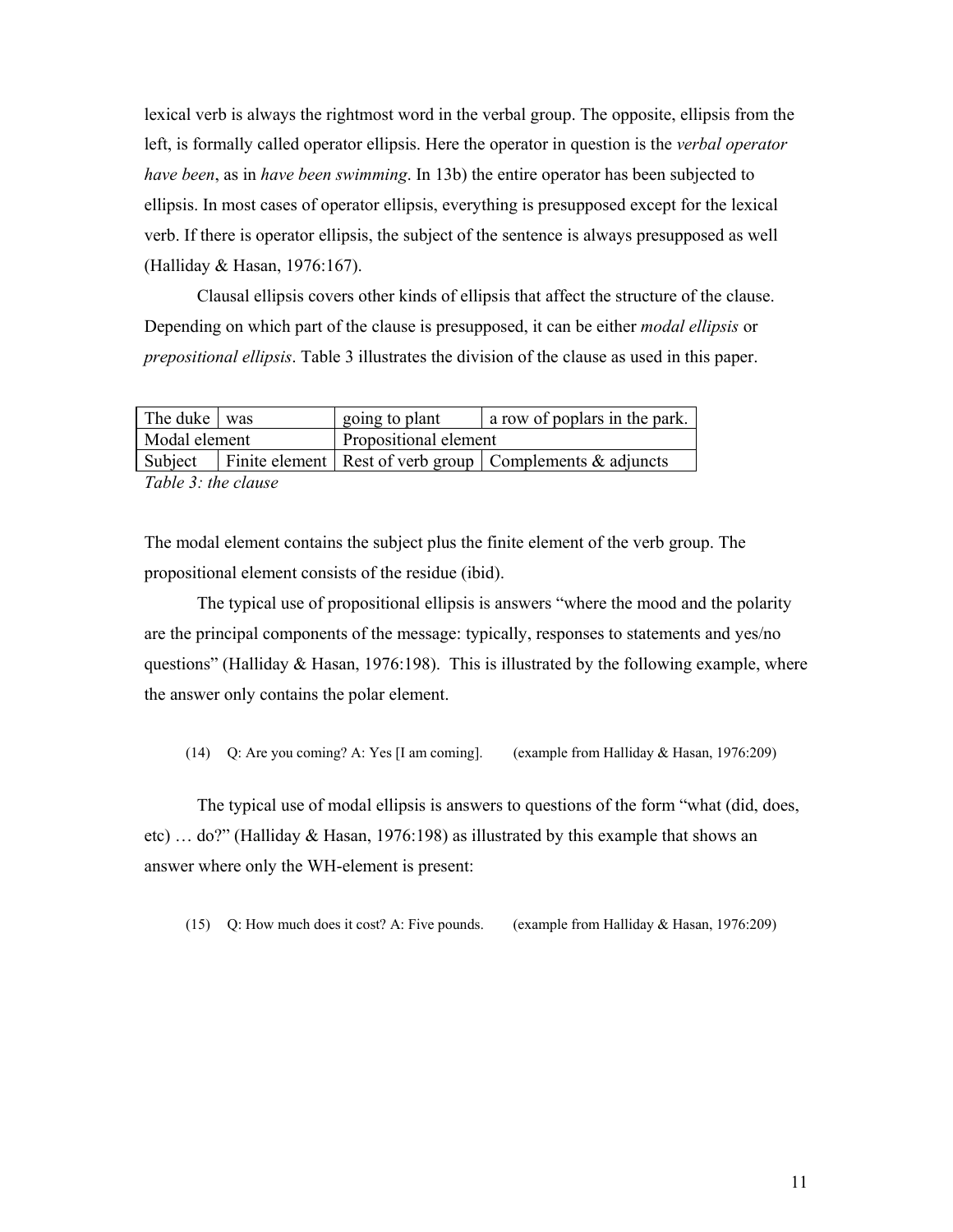### **3 Design of the study**

 $\overline{a}$ 

The purpose of this study was to compare two different sets of source data – one from a realtime chat, one from a postponed-time chat – and to see if there was a difference regarding the occurrence of features that are typical of spoken English. These sets were collected from two different sources.

The real-time source, referred to as the chat group, was collected from the Microsoft Network chat group *politics* on November 10<sup>th</sup>, 2003. Microsoft Network is a portal service containing among other things e-mail, chat groups, news groups and a search facility. 360 consecutive messages were collected, and after removing messages that were either administrative notices or contained less than one intelligible word of content, 269 messages were studied in detail. In the study, the messages will be referred to as  $P1 - P360^2$ . The chat group *politics* was chosen for two reasons: it was the chat group with the highest number of active users at the time and it would allow comparison with Bergman (2003) who has studied the same group.

The postponed-time source, referred to as the news group, was collected from Google Groups and covered messages from November  $11<sup>th</sup>$  2003 until November 26<sup>th</sup> 2003. Google Groups is an archive of Usenet messages from 1981 to the present, and is probably the most complete archive of this kind in existence (Google Groups FAQ, 2003). The messages were selected using two criteria. First, they should be posted to the news group *talk.politics.misc*  since this was considered to be the closest equivalent to the chat group *politics*. The reason for choosing similar groups was the assumption that this would minimize the influence of external factors, such as background and age of the participants. Second, they should belong to a thread of at least 50 messages, so that a continuous discussion had had time to develop. In the end 50 messages each were selected from two threads, "Hitler was no clear and present danger to the United States" and "We can't afford Democrat liars any longer". In the study, these messages will be referred to as H1-H50 and D1-D50 respectively. After removing duplicates and quoted material 405 sentences were studied in detail.

 The messages were analysed with respect to discourse markers using Fraser's (1999) categories and definitions. A parallel analysis was also done using a wider definition of discourse markers as suggested by Bergman (2003) and described in section 2.4. The use of

 $2<sup>2</sup>$  The numbering scheme includes the messages that have been excluded from the main study, since some of these will be referred to in the discussion in section 5.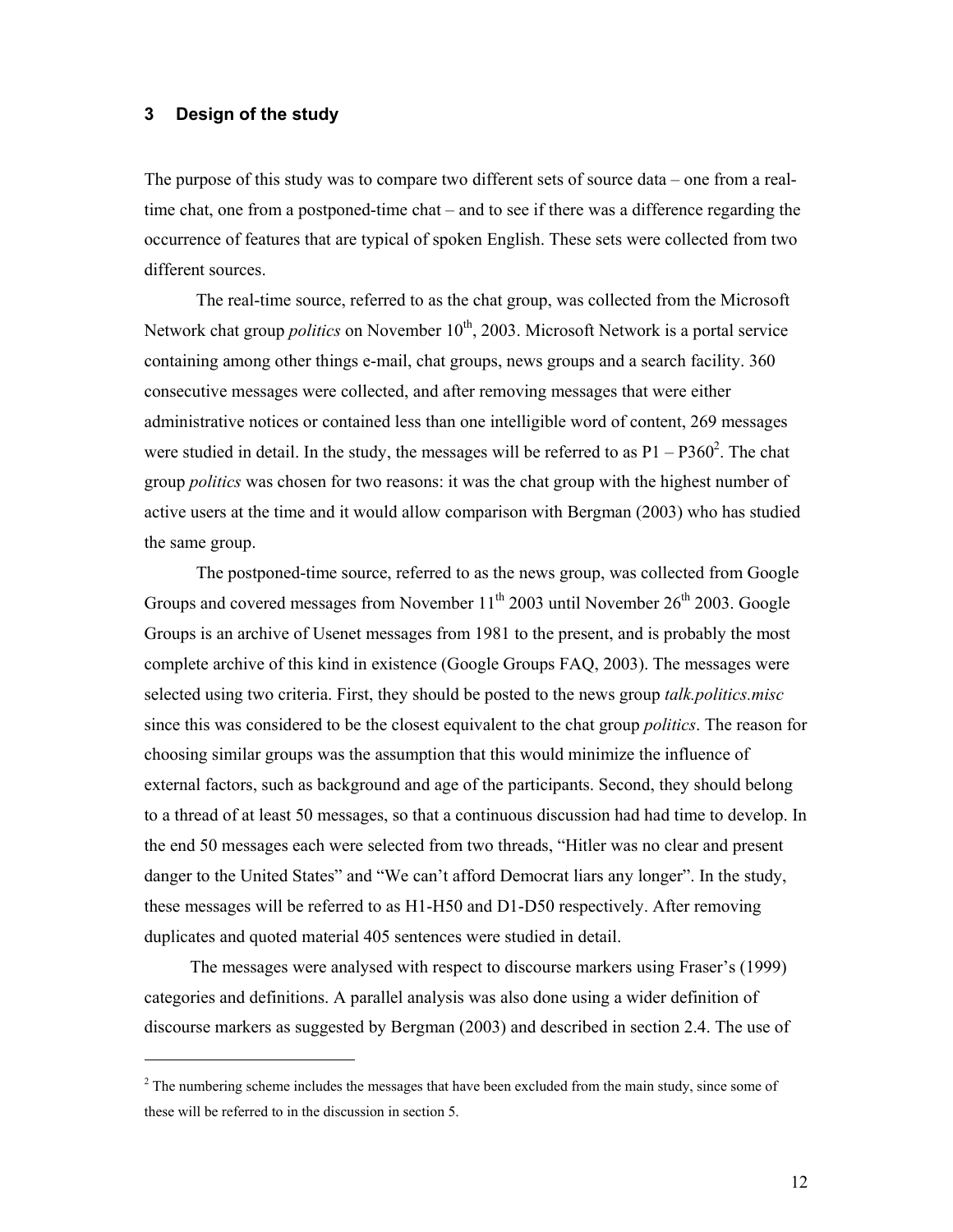ellipsis was analysed using Halliday & Hasan's (1976) categories and definitions. This was used both to categorise the different types of ellipsis found according to the coding scheme suggested by Halliday and to see how they contributed to cohesion.

A second analysis was later made to look for other cohesive elements than ellipsis and discourse markers. These results are discussed in section 5.

#### **4 Results**

#### *4.1 Instances and types of nominal ellipsis*

Nominal ellipsis was found in 3 instances in the news group (0,7% of the sentences) and not at all in the chat group. Table 4 summarises the results of the analysis for nominal ellipsis.

| Types of nominal ellipsis   Chat |                       | <b>News</b> |
|----------------------------------|-----------------------|-------------|
| Numerative as head               |                       |             |
| Epithet as head                  |                       |             |
| percentage of sentences          | $\Omega$ <sup>o</sup> | (17%        |
|                                  |                       |             |

*Table 4: nominal ellipsis*

 $\overline{a}$ 

These examples illustrate where nominal ellipsis occurred:

- (16) Bush managed to turn increases of less than or around  $1,000,000,000$  [dollars]<sup>3</sup> under the Clinton administration into increases of ... what ... over 500,000,000,000 [dollars]? (D3)
- (17) Could it be that he didn't collect enough [money] to cover what he's spending? (D20)

In the first sentence, the numeratives *1,000,000,000* and *500,000,000,000* function as heads. In the second sentence the epithet *enough* functions as head. In both these cases the common noun that originally functioned as head has been subjected to ellipsis. Since the entire discussion concerned money and budget, the various types of references to money were presupposed. In these particular cases the presupposed item did not occur in the co-text, but only in the context of the discussion.

 $3$  For the purpose of clarity, the elements subjected to ellipsis have generally been filled out with a suggested replacement. This is indicated by putting the replacement in square brackets.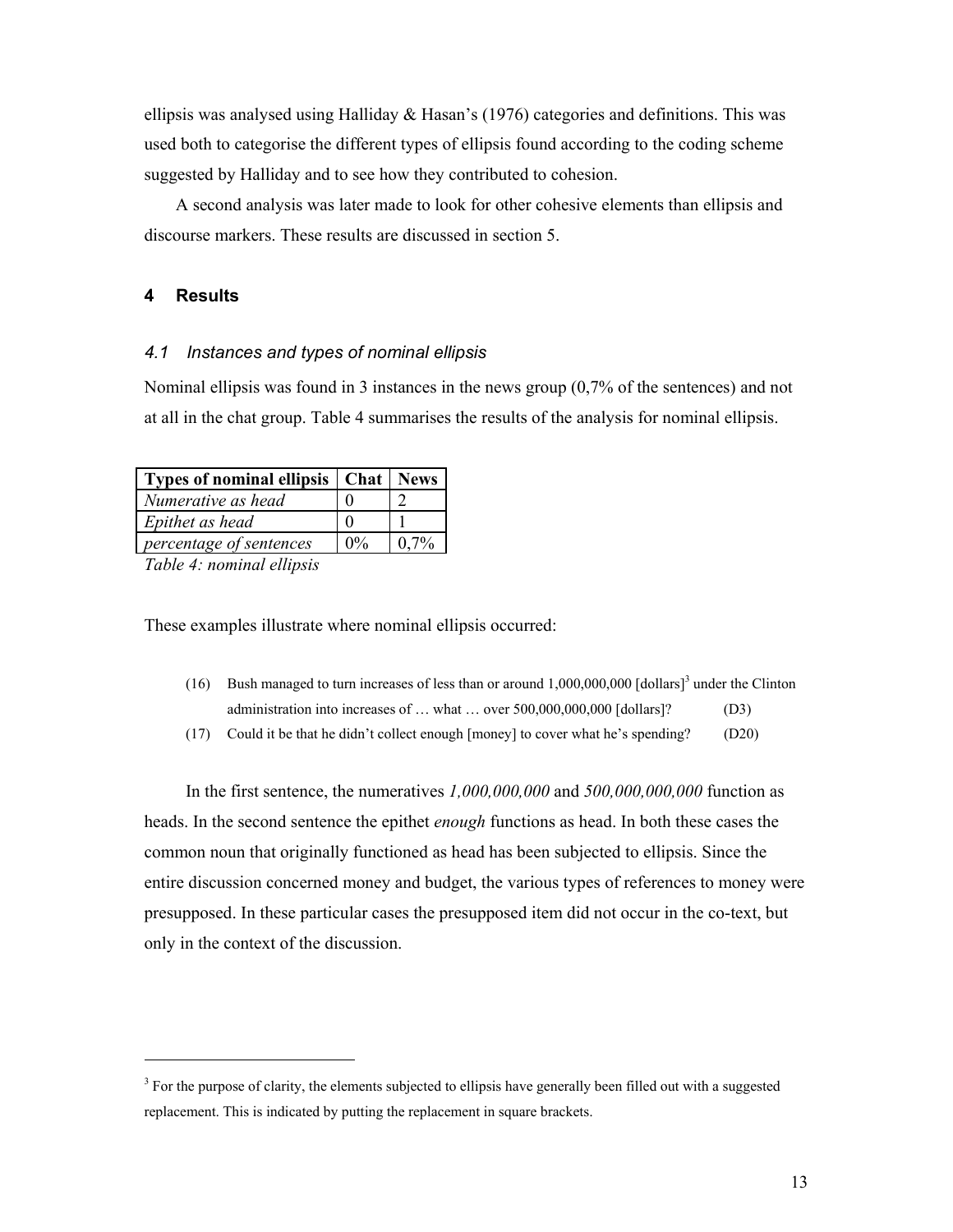## *4.2 Instances and types of verbal ellipsis*

Verbal ellipsis was found in 6 instances in the chat group and 9 instances in the news group, or in both groups 2.2% of the sentences. Table 5 summarizes the results of the analysis for verbal ellipsis.

| Type of verbal ellipsis | Chat    | <b>News</b> |
|-------------------------|---------|-------------|
| Lexical ellipsis        |         |             |
| Operator ellipsis       |         |             |
| percentage of sentences | $2.2\%$ | $2.2\%$     |

*Table 5: verbal ellipsis* 

The majority of the cases of verbal ellipsis in the news group are lexical ellipsis with 8 instances compared to 1 instance of operator ellipsis. In the chat group lexical and operator ellipsis occur equally often, or 3 times each. In both groups, lexical ellipsis occurs either in short phrases indicating emphasis, in tag questions or in simple answers:

| (18) | Because the French don't control the media, Jews do [control the media] | (H7)   |
|------|-------------------------------------------------------------------------|--------|
|      | $(19)$ All you demmies have left is your lies, isn't it?                | (D40)  |
|      | $(20)$ Many do ip                                                       | (P215) |

Operator ellipsis occurs in yes/no-questions where the initial do is omitted, as illustrated by these examples:

| (21) | You know for sure the economy wouldn't have recovered just as fast under |        |  |
|------|--------------------------------------------------------------------------|--------|--|
|      | another president?                                                       | (P214) |  |
| (22) | Think KCK will share them with us?                                       | (P221) |  |

This does not agree with Halliday & Hasan (1976:193), who state that typically, "we find operator ellipsis in answers to questions".

## *4.3 Instances and types of clausal ellipsis*

By far the most common form of ellipsis was clausal ellipsis, found in 13.4% of the sentences in the chat group and 11.6% of the sentences in the news group. The results of the analysis for clausal ellipsis are summarized in table 6 with a listing of how many instances of each type of clausal ellipsis, and what percentage of the sentences contained these kinds of ellipsis.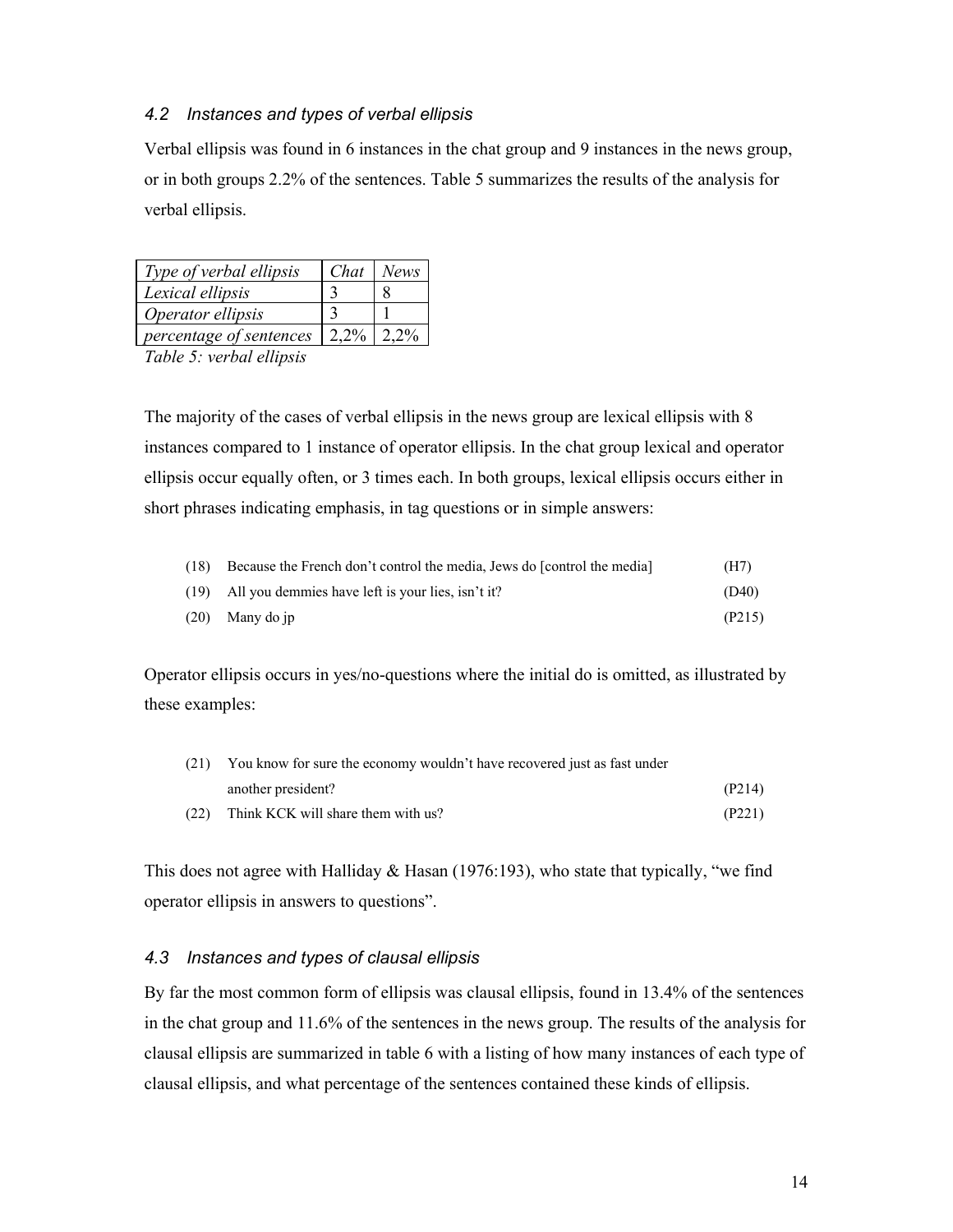| Type of clausal ellipsis                                              |    | Chat    |       | <b>News</b> |  |
|-----------------------------------------------------------------------|----|---------|-------|-------------|--|
| Propositional ellipsis                                                | 4  | $1.5\%$ |       | 1,7%        |  |
| Modal ellipsis                                                        |    | 2.6%    | 6     | 1,5%        |  |
| General ellipsis (only WH-element remains)                            | 4  | $1.5\%$ | 9     | 2,2%        |  |
| General ellipsis (only polarity element remains)                      |    | $1.9\%$ |       | 1,2%        |  |
| General ellipsis, other single clause element, yes/no question/answer |    | $1.1\%$ |       | 0,2%        |  |
| General ellipsis, other single clause element, WH- question/answer    |    | $0.7\%$ | 2     | 0,5%        |  |
| General ellipsis, other single clause element, otherwise              | 12 | 4.5%    | 18    | 4.4%        |  |
| percentage of sentences containing clausal ellipsis                   |    | 13,4%   | 11.6% |             |  |

*Table 6: clausal ellipsis* 

Modal ellipsis occurred in 7 sentences in the chat group, and 6 sentences in the news group. The typical use of modal ellipsis, according to Halliday  $\&$  Hasan (1976:198), is answers to questions of the form "what (did, does, etc) … do?" The results of this study do not agree; in no case does the modal ellipsis occur in an answer. The most common form is instead a contracted question or a fragmentary sentence, such as these examples:

| $(23)$ forget what?                                            | (P117) |
|----------------------------------------------------------------|--------|
| $(24)$ hate to go out                                          | (P247) |
| $(25)$ Want to know where that Clinton revenue surplus was [?] | (D48)  |

The typical use of propositional ellipsis is answers "where the mood and the polarity are the principal components of the message: typically, responses to statements and yes/no questions" (Halliday & Hasan, 1976:198). Out of the eleven instances, only three use propositional ellipsis differently – to reinforce a statement or in tag questions as these examples illustrate:

| (26) | Ah tried to get them torpedoman, Ah really did.                                    | (D18) |
|------|------------------------------------------------------------------------------------|-------|
| (27) | You do realize that I'm posting satirical statements that are the opposite of what |       |
|      | I actually believe in order to show that the invasion of Iraq was justified by the |       |
|      | very beliefs of those who are arguing against me, don't you?                       | (H47) |

General ellipsis of the clause resulting in single clause elements is expected in questionanswer sequences and other forms of responses. Such single clause elements are found as questions or answers in 14 instances in the chat group (5,2%), and 17 instances (4,2%) in the news group, as shown by these examples. First a single clause element used as a yes/noquestion, followed by an answer where only the polarity element remains, then a WH-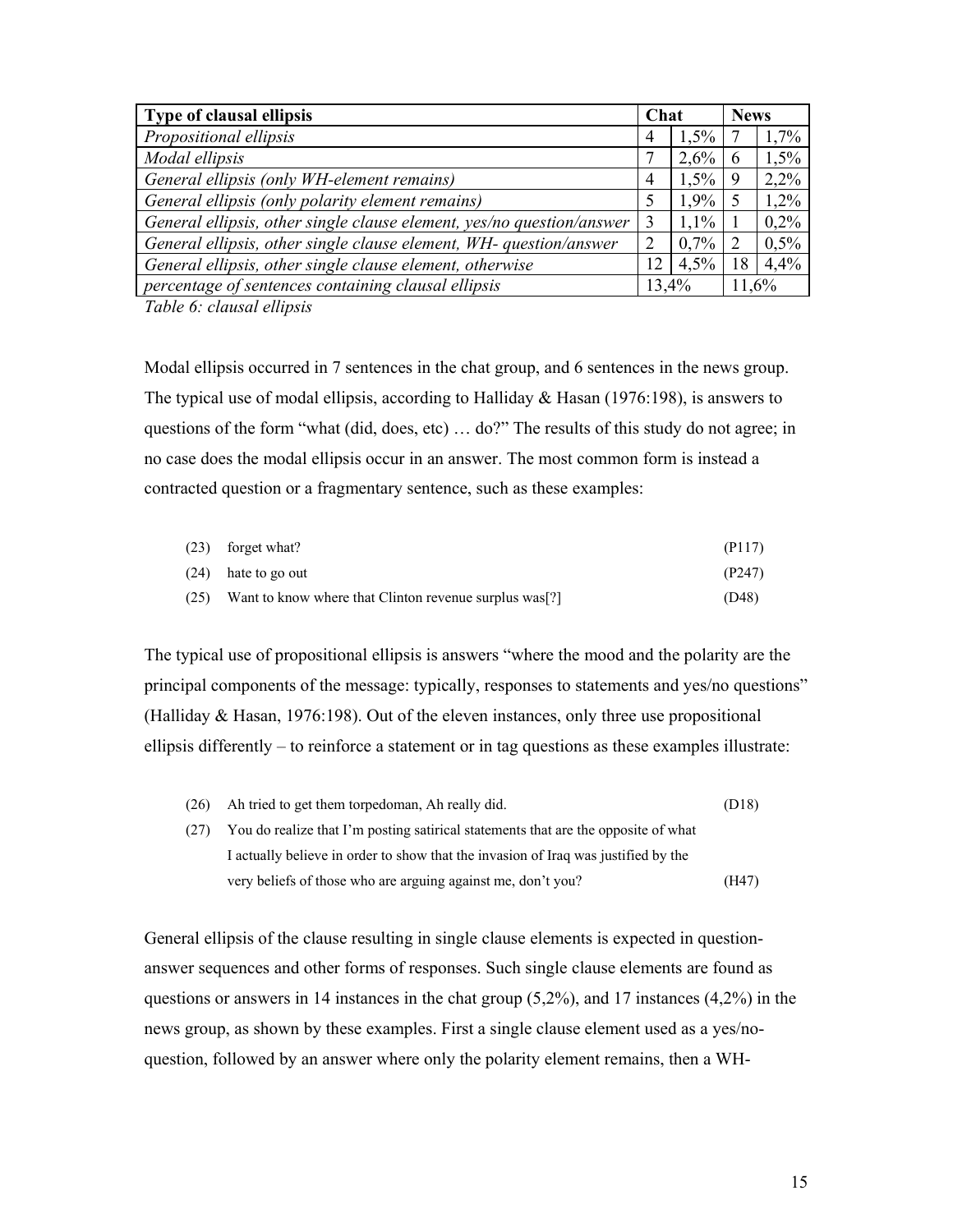question in a single clause element and finally a full WH-question with an answer where only the WH-element remains:

| (28) | natural too                                   | (P119) |
|------|-----------------------------------------------|--------|
|      | ves                                           | (P122) |
| (29) | DAVE: How far west?                           | (P64)  |
| (30) | What do you Democrats have against marriage?? | (D42)  |
|      | None.                                         | (D43)  |

Single clause elements outside of question-answer groups are found in 12 instances (4.5%) in the chat group and 18 instances (4.4%) in the news group. This category contains the many short comments and fragmentary sentences found throughout both the chat group and the news group. The majority of these are sentences where a form of *pronoun*+ *be* (sometimes + '*a*') has been left out such as in these examples:

| (31) | KC, [that is] unfounded                  | (P81) |
|------|------------------------------------------|-------|
|      | Nope, [that has been] founded and proven | (P86) |
| (32) | [That is a] Good point.                  | (H10) |
| (33) | [That is] Amazing, huh?                  | (D3)  |

#### The remaining four instances were

|      | $(34)$ NOT.                                                                          | (D12) |
|------|--------------------------------------------------------------------------------------|-------|
|      | $(35)$ OK, [I say] as you say, "nevermind".                                          | (D33) |
| (36) | What do you democrats have against marriage? [Give me] specifics, please             | (D42) |
| (37) | dee you never have shown much knowledge. [You have] just [shown] partisanship (P256) |       |

#### *4.4 Ellipsis as a cohesive device*

All instances of ellipsis were analysed to see if there was an associated presupposition in the co-text, and if so, where that presupposed element was located. Table 7 summarizes the results of this analysis.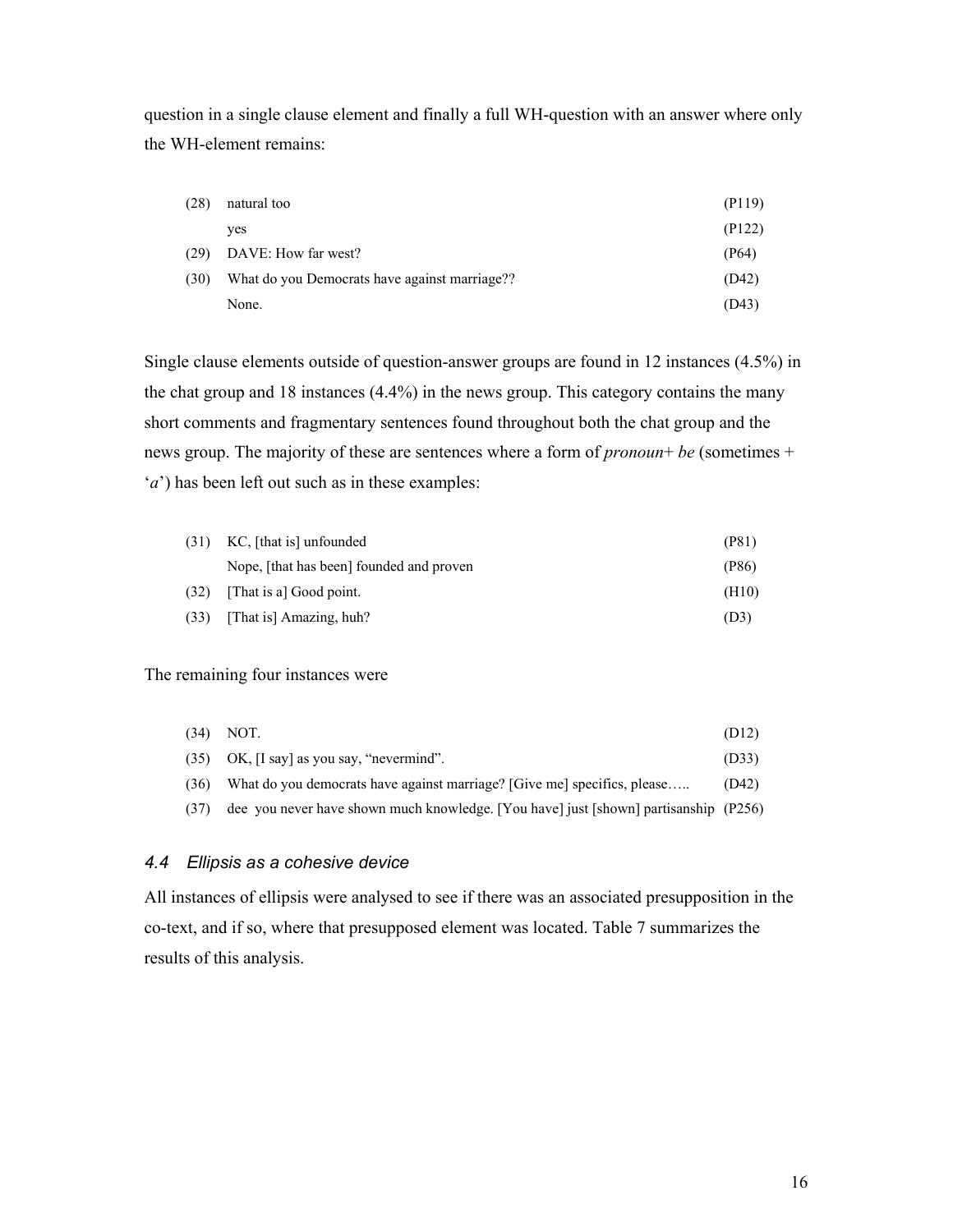| <b>Target</b>               | <b>News</b> |          | <b>Chat</b> |          |
|-----------------------------|-------------|----------|-------------|----------|
| Same sentence               |             | 14,3%    |             | 8,6%     |
| Other sentence in message   | 10          | $17.9\%$ | ∍           | 5,7%     |
| Other message               |             | 39,3%    |             | 40%      |
| No presupposition           |             | 28,6%    | 16          | 45,7%    |
| $\sim$ $\sim$ $\sim$ $\sim$ |             | . .      | $\sim$      | $\cdots$ |

*Table 7: location of presupposed elements in ellipsis* 

In the chat group 16 instances of ellipsis, or 45,7%, were not resolved by a presupposed item in the co-text at all. The corresponding numbers for the news group were 16 instances and 28,6%. These were sentences such as the following examples:

| (38) | whaTAS THAT CITY NEXT TO CHICAGO [CALLED?] | (P36) |
|------|--------------------------------------------|-------|
|      | (39) [Give me] specifics, please           | (D42) |

In the chat group 3 instances of ellipsis, or 8,6%, were resolved by a presupposed item in the same sentence. The corresponding numbers for the news group were 8 instances and 14,3%. This case was found in sentences such as the following example:

(40) Because the French don't control the media, Jews do [control the media]. (H7)

None of the preceding cases of ellipsis contribute to cohesion, since they do not presuppose elements in other sentences. The remaining cases, however, do. Ellipsis resolved by elements in a different sentence in the same message was naturally more common in the news group since almost no messages in the chat group contained multiple sentences. This occurred in 3 sentences or 8,6% in the chat group, and 8 sentences or 14,3% in the news group:

(41) Germany declared war on the United States. Iraq didn't [declare war on the United States]. (H12)

Finally, 14 instances (40%) of ellipsis in the news and 22 instances (39,3%) in the chat group were resolved by a presupposed item in another message:

| (42) | this isn't the danny I know lol      | (P124) |
|------|--------------------------------------|--------|
|      | blue maybe I am [the danny you know] | (P130) |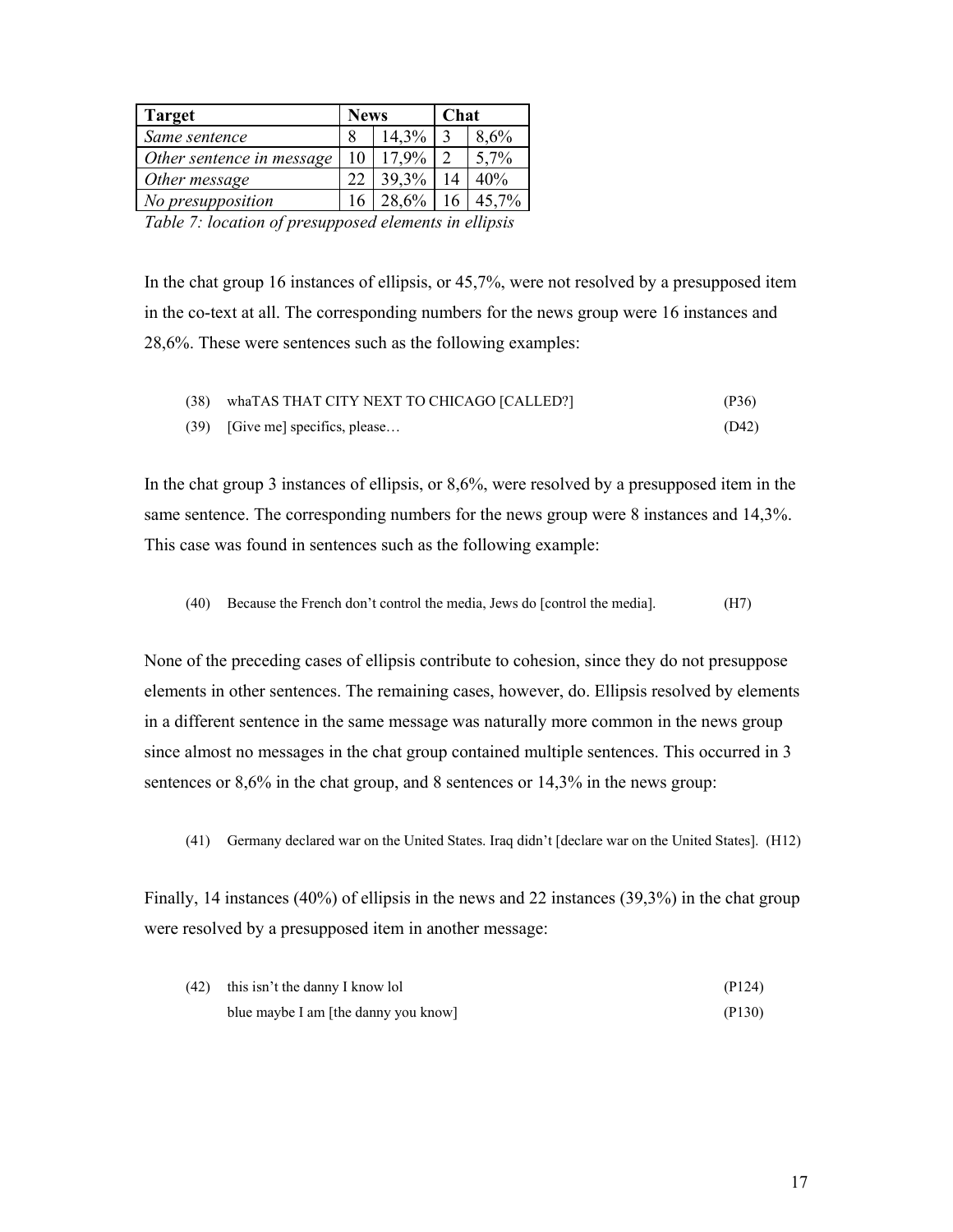In summary, the fraction of elliptical items that are cohesive (that are resolved by a presupposed item outside the sentence) is slightly larger in the news group than in the chat group: 57,2% in the news group versus 45,7% in the chat group.

## *4.5 Frequency and use of discourse markers*

The results of the analysis of discourse markers are presented in table 8.

| <b>Discourse marker</b> | <b>Type</b>     | Chat | <b>News</b>    |
|-------------------------|-----------------|------|----------------|
| After all               | Implicative     |      |                |
| Also                    | Elaborative     |      |                |
| And                     | Elaborative     | 4    | 13             |
| Because                 | Implicative     | 1    | 3              |
| But                     | Contrastive     | 5    | 5              |
| Hey                     | Information 1)  |      |                |
| In either cases         | Implicative 1)  |      |                |
| In the Xth place        | Elaborative 1)  |      | 2              |
| Oh                      | Information     |      | 5              |
| OK                      | Disagreement 1) |      | $\overline{4}$ |
| So                      | Implicative     | 5    | 9              |
| Then                    | Implicative     |      |                |
| Well                    | Elaborative     | 3    | 3              |
| Summary                 |                 | 18   | 36(49)         |
| Sentences               |                 | 269  | 405            |
| <sup>%</sup> ges        |                 | 6,7% | $8,9(12,1)\%$  |

*Table 8: discourse markers* 

*1) This classification is made in this essay* 

The chat group uses only five different discourse markers: *and* (four times), *because*  (once), *but* (five times), *so* (five times) and *well* (three times). The news group uses the same discourse markers (thirteen, three, five, nine and three times respectively) and also several more: *after all*, *also*, and *then,* once each.

In addition to those categorised by Fraser (1999) and Bergman (2003), four new discourse markers were found in the news group. The first, *hey*, is classified by this paper as a marker of information, since it indicates that S2 is a piece of information triggered by S1. This is illustrated in the example below:

| (43) | How would you boost the economy?                                  | (D13) |
|------|-------------------------------------------------------------------|-------|
|      | By helping to get rid of Bush and his voodoo economic plans, duh. | (D16) |
|      | $>$ This is the usual non-response from the kookist Libs.         | (D18) |
|      | <b>Hey</b> , it worked when we got rid of Bush senior.            | (D18) |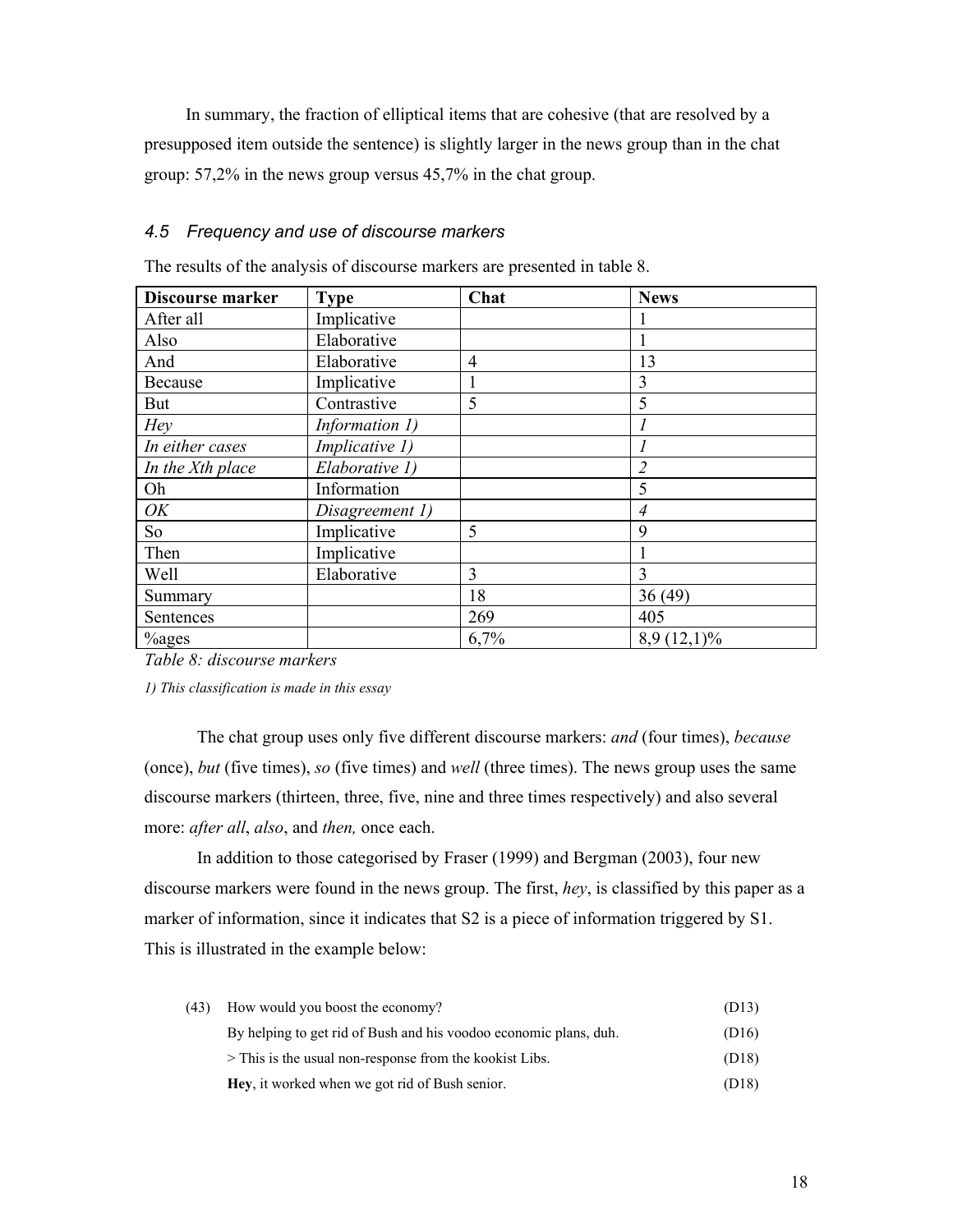The second discourse marker *in either cases* occurred once. It is merely a variant of *in any case*, which Fraser (1999) classified as an inferential marker. Accordingly, *in either cases* is classified in this paper as an inferential marker since it indicates that S2 is a conclusion that follows from S1 as this example illustrates:

(44) […] it was obvious that either Germany would take over Western Europe (UK included) or that Russia will. **In either cases**, it was very very bad news for the US […]. (H32)

The third discourse marker, *in the first/second place*, is used twice to indicate that S2 parallels and augments S1. Hence, it is classified in this paper as an elaborative discourse marker. This is illustrated by the following example:

(45) In the first place, Hitler was a clear and present danger […]. **In the second place**, his submarines were already sinking American merchant vessels. **In the third place**, Germany declared war on The United States. (H2)

The fourth and final discourse marker that deviates from the classifications of Fraser (1999) and Bergman (2003) is *OK* with its alternative spelling o*kay*. It occurred four times in the news group, as this example illustrates:

(46) **Okay** let me see your logic here. Hitler was a threat, therefore anyone you say is a threat is a threat. WWII was justified, therefore the Iraq invasion was justified. (H48)

Bergman (2003:21) classifies this as a marker of agreement. In all cases observed in this study, however, while it has superficially marked agreement, the sarcastic tone in the surrounding co-text clearly indicated that it functioned as a marker of disagreement.

In summary, the chat group has a lower density of discourse markers than the news group, regardless of whether you follow Fraser's (1999) list strictly or you use the more extensive list suggested in section 2.4: 6,7% of the sentences in the chat group compared to 8,9% in the news group for the Frasier (1999) list and 12,1% using the more extensive list. Worth noting is that there were no topic-change discourse markers found in any of the groups. See section 5 for a discussion on this.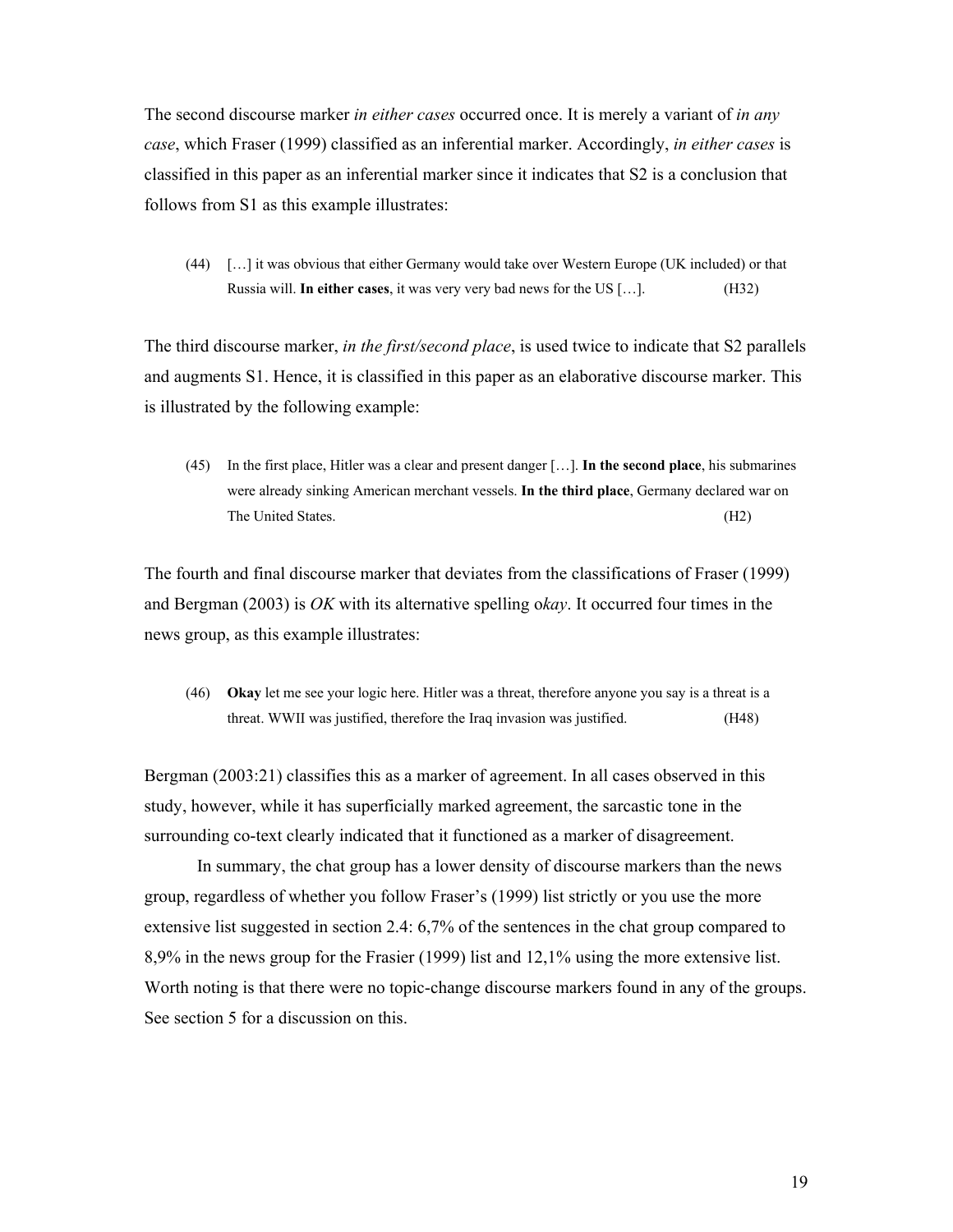### **5 Discussion**

 $\overline{a}$ 

The initial presumption, that the chat group should contain more features typical of spoken English, does not hold. There are fewer discourse markers in the chat group *politics* than in the news group *talk.politics.misc*, and there are not significantly more cases of ellipsis in the chat group *politics*. How can this be explained?

In the chat group, there are many fragmentary sentences that do not constitute discourse markers or ellipsis but contribute to the conversational nature of the chat. Some examples are:

| $(47)$ lol |                | (P48)  |
|------------|----------------|--------|
|            | $(48)$ omg lol | (P51)  |
| (49)       | haha           | (P152) |

They do not fit into the theory of ellipsis presented by Halliday & Hasan (1976) and seem more related to the prosodic features of conversation. Therefore ellipsis according to their definition may not be a good way to describe the language used in chat groups. As noted in the results, several of the different categories of ellipsis were not used in the expected way, which also supports the conclusion that chat groups use ellipsis differently.

Several of the functions for discourse markers are absent or rare in chat groups. The function *topic shifting* (McCarthy 1998) is not made explicitly in chat groups, but instead topics shift gradually (Crystal, 2001:163). This may explain why no topic change discourse markers were found<sup>4</sup>. The same argument applies to *returns to interrupted topics* (McCarthy 1998): these do not usually occur (Crystal 2001:163). Another function, *turn-taking*, is mentioned by Schiffrin (1987) and Aijmer (1996). Crystal notes that "the notion of turntaking … is undermined" (2001:162) and that chat groups allow extraordinary disruptions in turn-taking (2001:178). Since messages belonging to different conversations are interleaved, and many messages cannot be attributed to a specific conversation, there is little use of DM for explicit turn taking.

Generally speaking, there were few discourse markers found in the chat group. On average, 6,7% of the sentences in the chat group contained a discourse marker and only five

<sup>&</sup>lt;sup>4</sup> Note that gradual topic shifting is a characteristic that is also present in spoken conversation and thus might be seen as supporting the notion that chat is closely related to speech.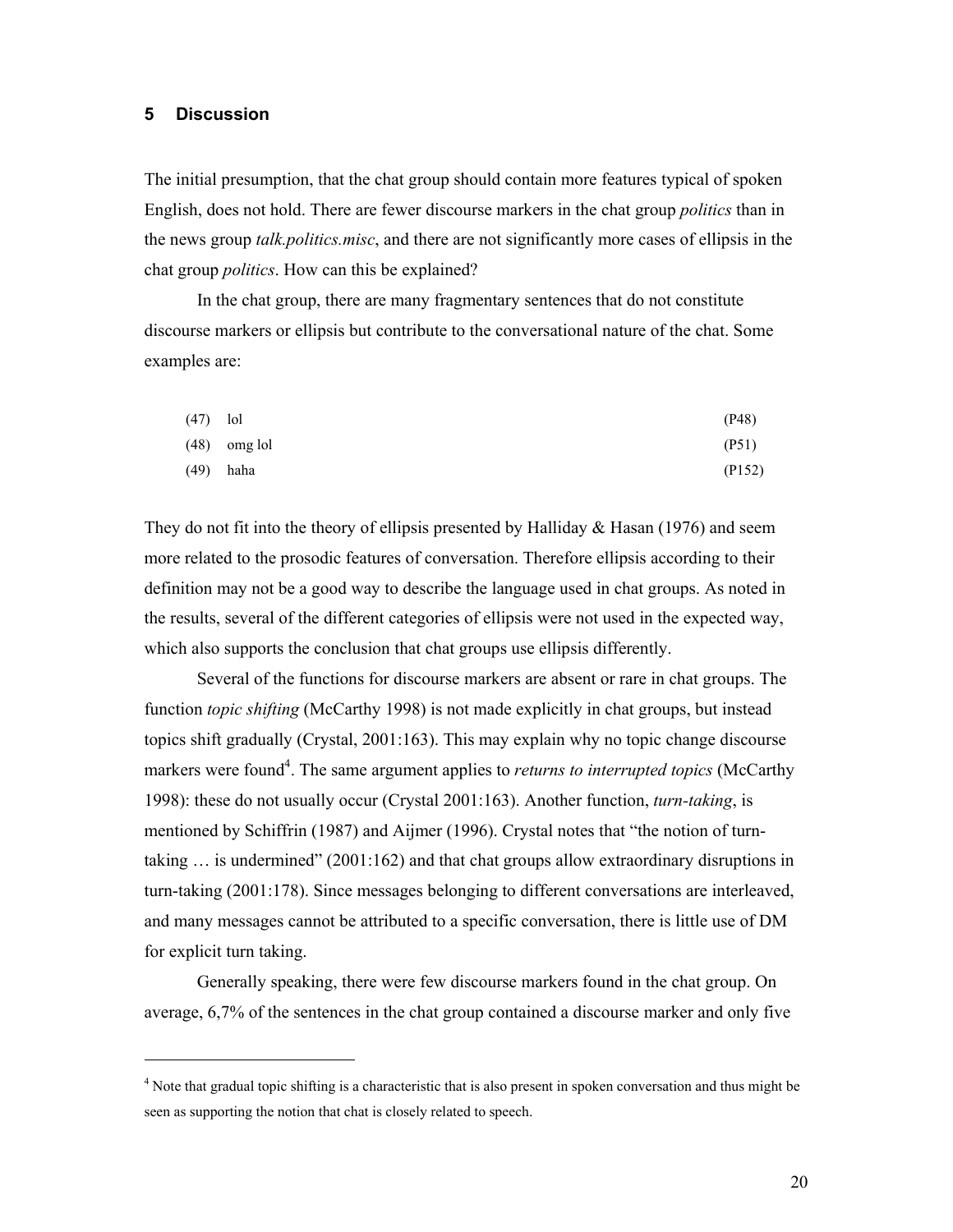different discourse markers were used. Compared to the results of Bergman (2003) who found 10 different discourse markers, in 5% of her sentences, this shows a slightly higher frequency but a lower variety. This study agrees with her result that there are few discourse markers in chat room conversation.

The relatively high fraction of ellipsis that did not contribute to cohesion, 45.7% in the chat group and 28,6% in the news group, stood out. Looking closer at the sentences containing general ellipsis of the clause, the majority of these had an ellipsis of a form of *pronoun* + be (sometimes  $+a'$ ). This kind of ellipsis is not really accounted for by Halliday & Hasan (1976), but it is my opinion that this is a fragmentary sentence created by the need to be brief in order to combat lag, keep up with conversation in the real-time environment and comply with the general requirement for brevity in chat room conversations (see end of section 2.1).

The fraction of elliptical items that are resolved within the same message in the news group is more than twice than in the chat group; 32,2% versus 14,3. This is expected, since a majority of the news group messages consist of more than one sentence, but only nine of the chat group messages. The unexpected result in this examination is that the news group creates cohesion by using ellipsis to a greater extent than does the chat group.

During a second examination of the source material, a preliminary review was made to see if there were other cohesive features present that separated the chat group from the news group. It was found that the chat group makes extensive use of repetition to create cohesion. Out of the 269 messages examined, 81 (30%) started with a nickname or an abbreviation of a nickname, indicating that the message was part of a certain conversation or directed at a certain person. This occurs in only 5 of the 100 messages in the news group, or 5 of the 405 sentences  $(1,2\%)$ .

## **6 Concluding remarks**

The initial assumption this paper set out to prove was that chat groups contained more features characteristic of speech than news groups, and therefore were closer to speech. From the data analysed, it was not possible to confirm that assumption when looking at discourse markers or ellipsis. In fact, the news group contained more discourse markers, and a larger variety. Both groups used approximately the same amount and types of ellipsis.

 Since both ellipsis and discourse markers are cohesive devices, the analysis also looked at the groups to see if there were differences in how cohesion was created. A closer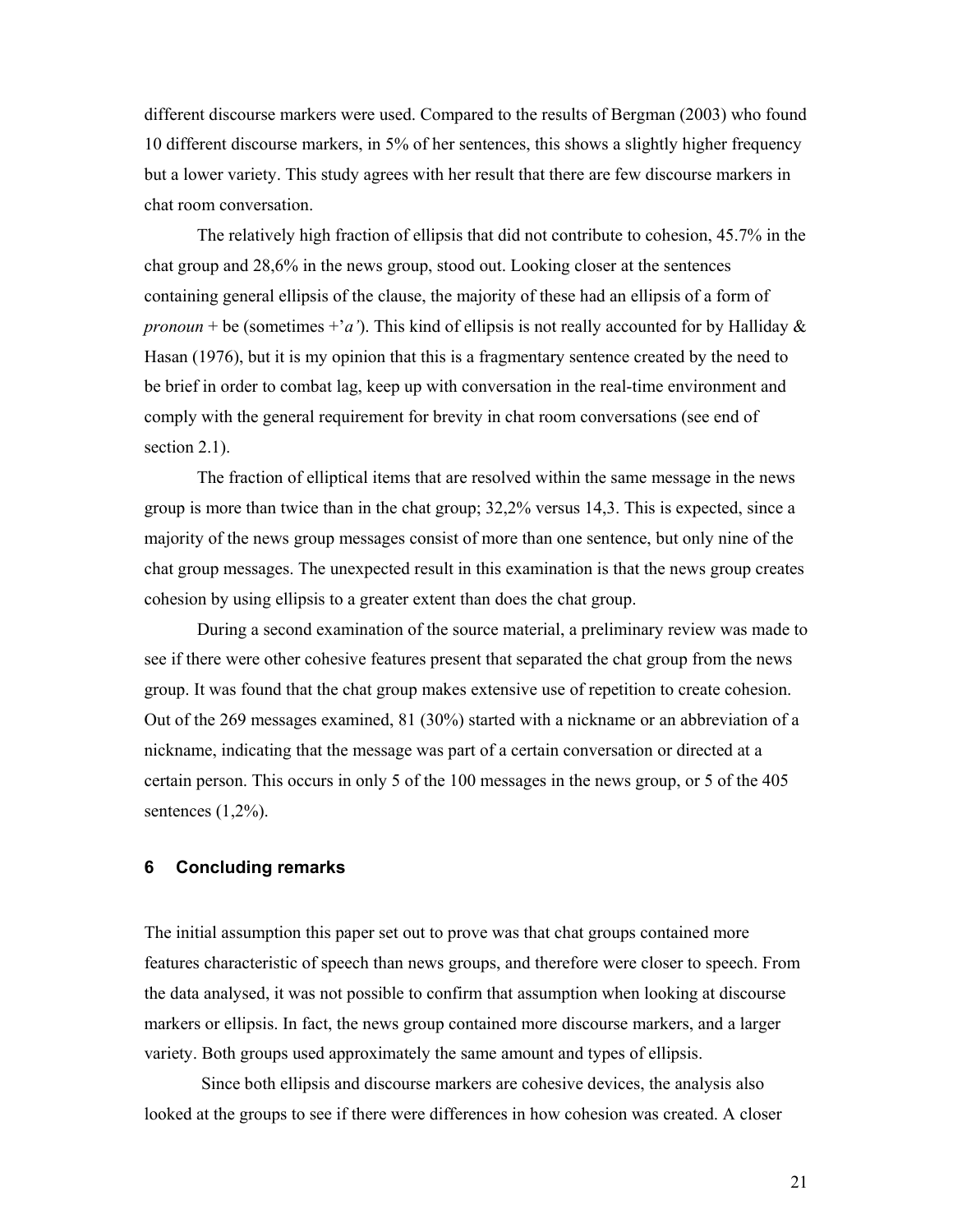examination of how ellipsis was used did not help confirm the initial assumption; the chat group made less use of ellipsis in a cohesive fashion than the news group. However, the chat group differed markedly from the news group in that it used a large amount of repetition of the names of the participants to signal that messages belonged to a certain discussion. This occurred only several times in the news group.

 The work done for this paper has indicated areas that would warrant further study. The problem with using ellipsis to describe the chat group certainly raises the question how to describe the language in chat groups. Even though the differences found were not those expected, there were some. What other features distinguish chat groups from news groups? Finally, cohesion in chat groups and news groups is hardly covered in literature. What are the mechanisms by which news groups and chat groups generate cohesion?